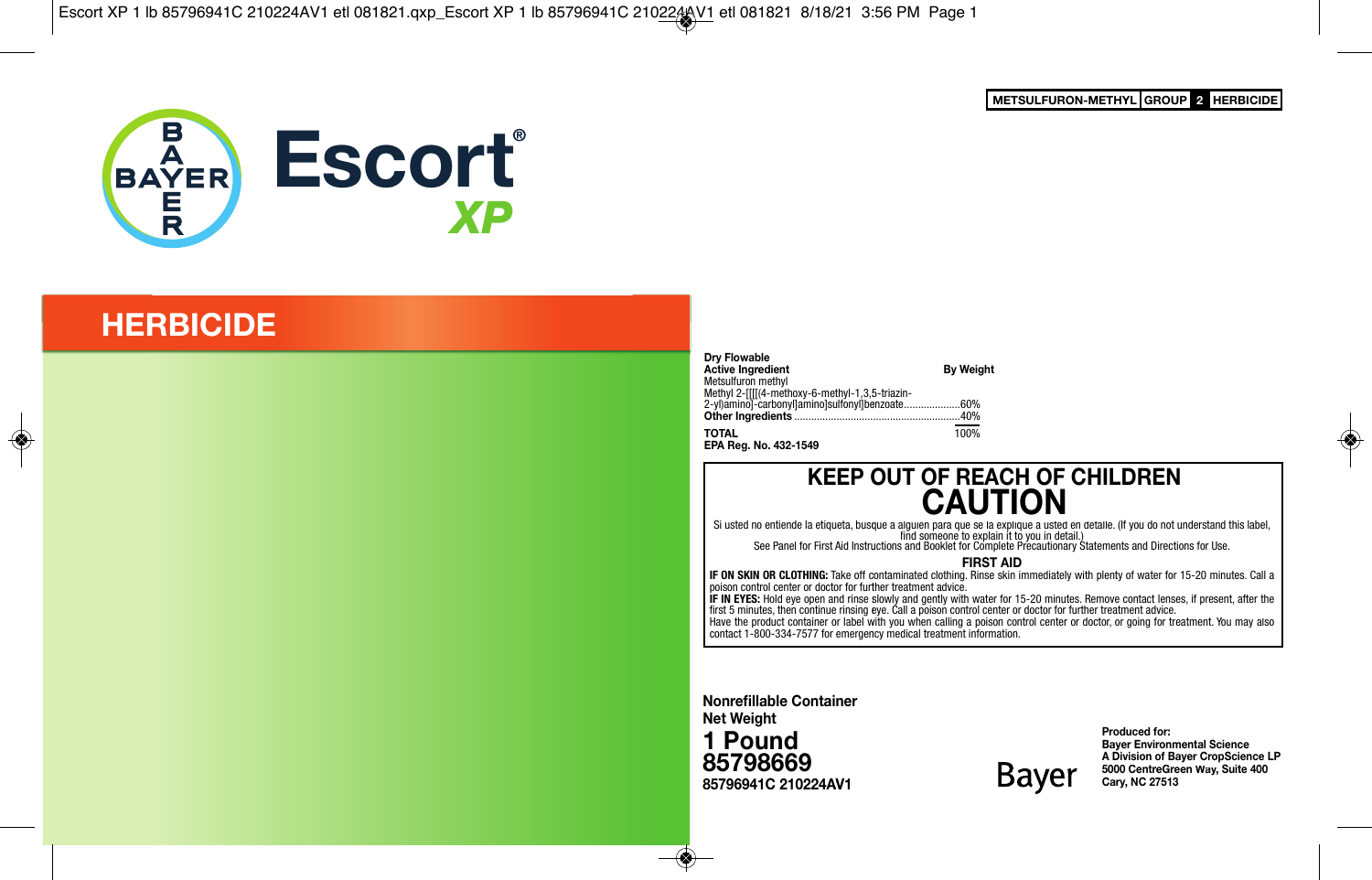## **PRECAUTIONARY STATEMENTS**

**HAZARDS TO HUMANS AND DOMESTIC ANIMALS CAUTION!** Causes eye irritation. Avoid contact with skin, eyes, or clothing. Avoid breathing dust or spray mist.

**PERSONAL PROTECTIVE EQUIPMENT (PPE)**

#### **Applicators and other handlers must wear:**

Long-sleeved shirt and long pants.

Shoes plus socks.

Follow manufacturer's instructions for cleaning/maintaining PPE. If no such instructions for washables exist, use detergent and hot water. Keep and wash PPE separately from other laundry.

### **USER SAFETY RECOMMENDATIONS**

**USERS SHOULD:** Wash hands before eating, drinking, chewing gum, using tobacco or using the toilet.

### **ENVIRONMENTAL HAZARDS**

Do not apply directly to water, or to areas where surface water is present, or to intertidal areas below the mean high water mark. Do not contaminate water when cleaning equipment or disposing of equipment washwaters or rinsate.

This herbicide is injurious to plants at extremely low concentrations. Nontarget plants may be adversely effected from drift and run-off.

#### **GROUNDWATER ADVISORY**

Metsulfuron-methyl is known to leach through soil into groundwater under certain conditions as a result of label use. This

chemical may leach into groundwater if used in areas where soils are permeable, particularly where the water table is shallow.

#### **SURFACE WATER ADVISORY**

This product may impact surface water quality due to runoff of rain water. This is especially true for poorly draining soils and soils with shallow ground water. This product is classified as having high potential for reaching surface water via runoff for weeks after application. A level, well-maintained vegetative buffer strip between areas to which this product is applied and surface water features such as ponds, streams, and springs will reduce the potential loading of metsulfuron-methyl from runoff water and sediment. Runoff of this product will be greatly reduced by avoiding applications when rainfall or irrigation is expected to occur within 48 hours.

#### **NON-TARGET ORGANISM ADVISORY**

This product is toxic to plants and may adversely impact the forage and habitat of non-target organisms, including pollinators, in areas adjacent to the treated area. Protect the forage and habitat of non-target organisms by minimizing spray drift. For further guidance and instructions on how to minimize spray drift, refer to the Spray Drift Management section of this label.

#### **WINDBLOWN SOIL PARTICLES**

ESCORT® XP HERBICIDE has the potential to move off-site due to wind erosion. Soils that are subject to wind erosion usually have a high silt and/or fine to very fine sand fractions and low organic matter content. Other factors which can affect the movement of windblown soil include the intensity and direction of prevailing winds, vegetative cover, site slope, rainfall, and drainage patterns. Avoid applying ESCORT® XP HERBICIDE if prevailing local conditions may be expected to result in off-site movement.

## **DIRECTIONS FOR USE**

It is a violation of Federal law to use this product in a manner inconsistent with its labeling.

ESCORT® XP Herbicide must be used only in accordance with instructions on this label or in separately published Bayer Cropscience LP instructions.

Bayer CropScience LP will not be responsible for losses or damages resulting from the use of this product in any manner not specified on this label. User assumes all risks associated with such non-specified use.

Do not apply more than 4 ounces of ESCORT® XP HERBICIDE (0.15 pounds of the active ingredient metsulfuron-methyl) per acre per year.

Do not use on food or feed crops except as specified by this label or supplemental labeling.

Do not apply this product in a way that will contact workers or other persons, either directly or through drift. Only protected handlers may be in the area during application.

For any requirements specific to your State or Tribe, consult the agency in your State responsible for pesticide regulation.

### **PRODUCT INFORMATION**

ESCORT® XP HERBICIDE is a dispersible granule that is mixed in water and applied as a spray by ground or aerial application.

ESCORT® XP HERBICIDE is registered for the control of annual and perennial weeds and unwanted woody plants on private, public and military lands, on rights-of-way, industrial sites, non-crop areas, ditchbanks of dry drainage ditches, certain types of unimproved turf grass, and conifer and hardwood plantations, including grazed areas on these sites. Do not use on irrigation ditches.

ESCORT® XP HERBICIDE controls weeds and woody plants primarily by postemergent activity. Although ESCORT® XP HERBICIDE has preemergence activity, best results are generally obtained when ESCORT® XP HERBICIDE is applied to foliage after emergence or dormancy break. Generally, for the control of annual weeds, ESCORT® XP HERBICIDE provides the best results when applied to young, actively growing weeds. For the control of perennial weeds, applications made at the bud/bloom stage or while the target weeds are in the fall rosette stage may provide the best results. The use rate depends upon the weed species and size at the time of application.

The degree and duration of control may depend on the following:

- weed spectrum and infestation intensity
- weed size at application
- environmental conditions at and following treatment
- soil pH, soil moisture, and soil organic matter

ESCORT® XP HERBICIDE may be applied on conifer and hardwood plantations, and non-crop sites that contain areas of temporary surface water caused by the collection of water between planting beds, in equipment ruts, or in other depressions created by management activities. It is permissible to treat intermittently flooded low lying sites, seasonally dry flood plains and transitional areas between upland and lowland sites when no water is present. It is also permissible to treat marshes, swamps and bogs after water has receded as well as seasonally dry flood deltas. DO NOT make applications to natural or man-made bodies of water such as lakes, reservoirs, ponds, streams, and canals.

#### **BIOLOGICAL ACTIVITY**

ESCORT® XP HERBICIDE is absorbed primarily through the foliage of plants, and by the roots to a lesser degree. Plant cell division is generally inhibited in sensitive plants within a few hours following uptake. Two to 4 weeks after application, leaf growth slows followed by discoloration and tissue death. The final affects on annual weeds are evident about 4 to 6 weeks after application. The ultimate affect on perennial weeds and woody plants occurs in the growing season following application.

Warm, moist conditions following treatment promote the activity of ESCORT® XP HERBICIDE, while cold, dry conditions may reduce or delay activity. Weeds and brush hardened off by cold weather or drought stress may not be controlled. Weed and brush control may be reduced if rainfall occurs soon after application.

#### **ADJUVANTS**

The use of a surfactant is recommended to enhance the control of susceptible plants, except where noted. Apply at a minimum rate (concentration) of 1/4% volume/volume (1 quart per 100 gallons of spray solution), or at the manufacturer's recommended rate. Use only EPA approved surfactants containing at least 80% active ingredient. Certain types of surfactants, such as those incorporating acetic acid (i.e. LI-700), may not be compatible with ESCORT® XP HER-BICIDE and may result in decreased performance. Certain surfactants may not be suitable for use on desirable plants, such as turf and conifers, listed on this label. Consult the surfactant manufacturer's label for appropriate uses.

### **INVASIVE SPECIES MANAGEMENT**

This product may be considered for use on public, private, and tribal lands to treat certain weed species infestations that have been determined to be invasive, consistent with the Federal Interagency Committee for the Management of Noxious and Exotic Weeds (FICMNEW) National Early Detection and Rapid Response (EDRR) System for invasive plants.

Effective EDRR systems address invasions by eradicating the invader where possible, and controlling them when the invasive species is too established to be feasibly eradicated. Once an EDRR assessment has been completed and action is recommended, a Rapid Response needs to be taken to quickly contain, deny reproduction, and if possible eliminate the invader. Consult your appropriate state extension service, forest service, or regional multidisciplinary invasive species management coordination team to determine the appropriate Rapid Response.

#### **WEED RESISTANCE MANAGEMENT**

ESCORT® XP HERBICIDE contains the active ingredient metsulfuron-methyl which is a Group 2 HERBICIDE based on the mode of action classification system of the Weed Science Society of America. When herbicides that affect the same biological site of action are used repeatedly over several years to control the same weed species in the same field, naturally-occurring resistant biotypes may survive a correctly applied herbicide treatment, propagate, and become dominant in that field. Adequate control of these resistant weed biotypes cannot be expected.

Follow the best management practices listed below to delay the development of herbicide resistant weeds.

- Fields should be scouted prior to application to identify the weed species present and their growth stage to determine if the intended application will be effective. Fields should be scouted after application to verify that the treatment was effective.
- Identify weeds present in the field through scouting and field history and understand their biology. The weed-control program should consider all of the weeds present.
- Suspected herbicide-resistant weeds may be identified by these indicators:
	- Failure to control a weed species normally controlled by the herbicide at the dose applied, especially if control is achieved on adjacent weeds;
	- A spreading patch of non-controlled plants of a particular weed species; and
	- Surviving plants mixed with controlled individuals of the same species.
- Contact your local sales representative, crop advisor, or extension agent to find out if suspected resistant weeds to this MOA have been found in your region. If resistant biotypes of target weeds have been reported, use the application rates of this product specified for your local conditions. Tank mix products so that there are multiple effective mechanisms of actions for each target weed.
- Report any incidence of non-performance of this product against a particular weed species to your Bayer distributor, Bayer representative or call 1- 800-331-2867.
- If resistance is suspected, treat weed escapes with an herbicide having a different mechanism of action and/or use non-chemical means to remove escapes, as practical, with the goal of preventing further seed production.
- Use a diversified approach toward weed management. Whenever possible incorporate multiple weed-control practices such as mechanical cultivation, biological management practices, and crop rotation.
- To the extent possible, do not allow weed escapes to produce seeds, roots, or tubers.
- Difficult to control weeds may require sequential applications of herbicides with differing mechanisms of action.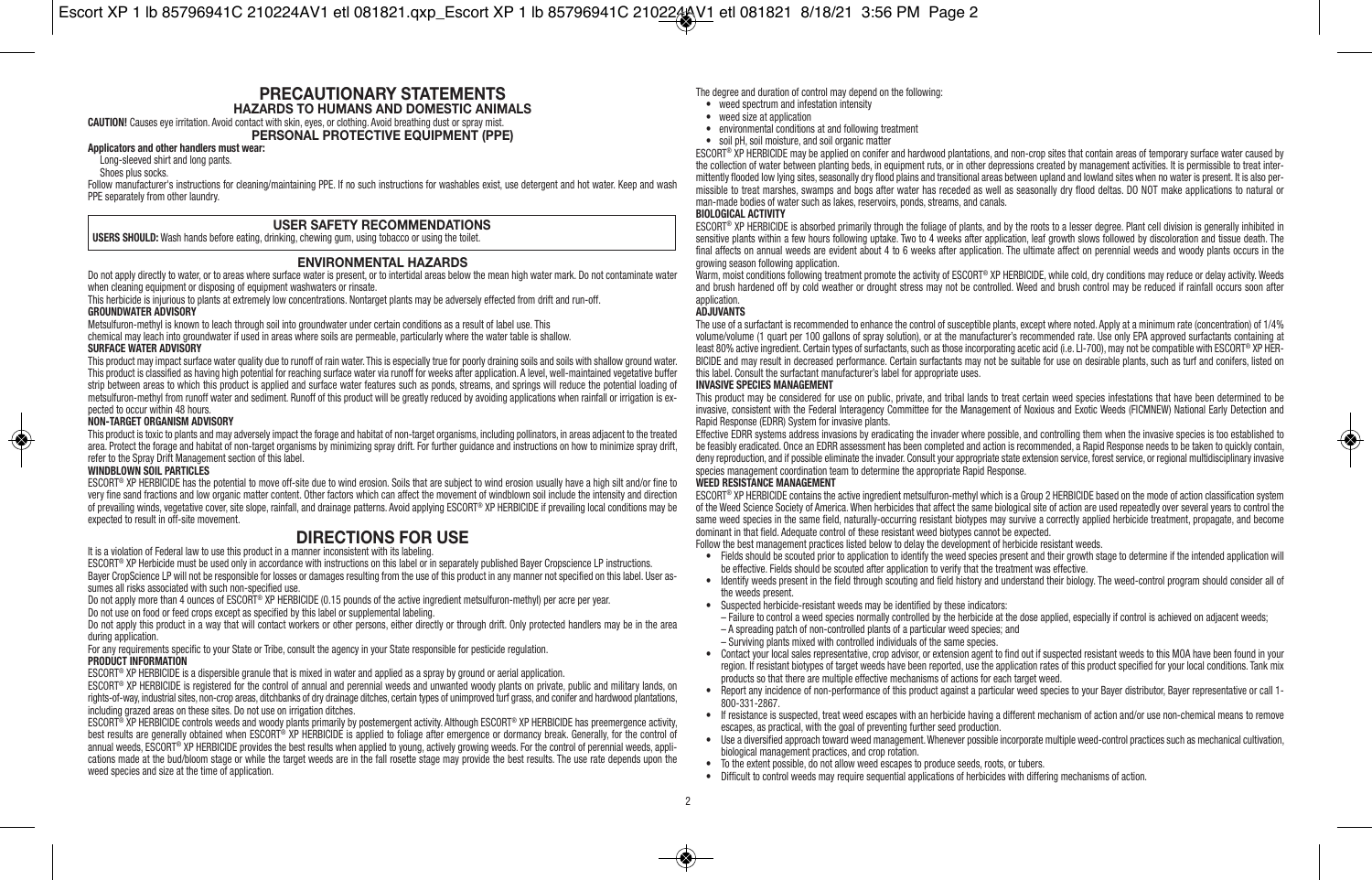- Apply this herbicide at the correct timing and rate needed to control the most difficult weeds in the field.
- Use a broad spectrum soil-applied herbicide with a mechanism of action that differs from this product as a foundation in a weed-control program.
- Do not use more than two applications of this or any other herbicide with the same mechanism of action within a single growing season unless mixed with an herbicide with another mechanism of action with an overlapping spectrum for the difficult-to-control weeds.

#### **INTEGRATED PEST MANAGEMENT**

This product may be used as part of an Integrated Pest Management (IPM) program that can include biological, cultural, and genetic practices aimed at preventing economic pest damage. IPM principles and practices include field scouting or other detection methods, correct target pest identification, population monitoring, and treating when target pest populations reach locally determined action thresholds. Consult your state cooperative extension service, professional consultants, or other qualified authorities to determine appropriate action treatment threshold levels for treating specific pest/crop systems in your area. **PREPARING FOR USE - Site Specific Considerations**

Understanding the risks associated with the application of ESCORT® XP Herbicide is essential to aid in preventing off-site injury to desirable vegetation and agricultural crops. The risk of off-site movement, both during and after application, may be affected by a number of site specific factors such as the nature, texture and stability of the soil, the intensity and direction of prevailing winds, vegetative cover, site slope, rainfall, drainage patterns, and other local physical and environmental conditions. A careful evaluation of the potential for off-site movement from the intended application site, including movement of treated soil by wind or water erosion, must be made prior to using ESCORT® XP HERBICIDE. This evaluation is particularly critical where desirable vegetation or crops are grown on neighboring land for which the use of ESCORT® XP HERBICIDE is not labeled. If prevailing local conditions may be expected to result in off-site movement and cause damage to neighboring desirable vegetation or agricultural crops, do not apply ESCORT® XP HERBICIDE.

Before applying ESCORT® XP HERBICIDE the user must read and understand all label directions, precautions and restrictions completely, including these requirements for a site specific evaluation. If you do not understand any of the instructions or precautions on the label, or are unable to make a site specific evaluation yourself, consult your local agricultural dealer, cooperative extension service, land managers, professional consultants, or other qualified authorities familiar with the area to be treated. If you still have questions regarding the need for site specific considerations, please call 1-800-331-2867.

#### **TANK MIXES**

ESCORT® XP HERBICIDE may be tank mixed with other herbicides registered for the use sites described in this label. Use only those tank mix partners which are labeled for the appropriate use site. When tank mixing, use the most restrictive label limitations for each of the products being used in the tank mix. **AGRICULTURAL USES**

#### **AGRICULTURAL USE REQUIREMENTS**

Use this product only in accordance with its labeling and with the Worker Protection Standard, 40 CFR part 170. This Standard contains requirements for the protection of agricultural workers on farms, forests, nurseries, and greenhouses, and handlers of agricultural pesticides. It contains requirements for training, decontamination, notification, and emergency assistance. It also contains specific instructions and exceptions pertaining to the statements on this label about personal protective equipment (PPE) and restricted-entry interval. The requirements in this box only apply to uses of this product that are covered by the Worker Protection Standard.

Do not enter or allow worker entry into treated areas during the restricted-entry interval (REI) of 4 hours. PPE required for early entry to treated areas that is permitted under the Worker Protection Standard and that involves contact with anything that has been treated, such as plants, soil, or water is:

• Coveralls

• Shoes plus socks

#### **CONIFER PLANTATIONS Application Information**

ESCORT® XP HERBICIDE is registered for the control of many species of weeds and deciduous trees on sites where conifers are growing or are to be planted. Apply by ground equipment or by air (helicopter only). Refer to the "Weeds Controlled" and "Brush Species Controlled" for a listing of susceptible species. **Application Timing**

Apply ESCORT® XP HERBICIDE after weeds have emerged or after undesirable hardwoods have broken winter dormancy and have reached the point of full leaf expansion.

#### **Conifer Site Preparation**

#### **--Application Before Transplanting**

After consulting the "Weeds Controlled" and "Brush Species Controlled" tables, apply the rates of ESCORT® XP HERBICIDE specified for the most difficult to control species on the site.

**Southeast**—Apply up to 4 ounces per acre for loblolly and slash pines. Transplant the following planting season.

**Northeast and Lake States**—Apply up to 2 ounces per acre for red pine. Transplant the following planting season. Apply up to 2 ounces per acre for black, white and Norway spruce. Transplant the following spring.

**West**—Apply up to 2 ounces per acre prior to planting Douglas Fir, Sitka Spruce, Western Red Cedar, Western Hemlock, Ponderosa Pine, and Grand Fir in the Coast Rangeland and western slope of the Cascades in Oregon and Washington. These conifer species listed can be planted anytime after application. Other conifer species can be planted providing the user has prior experience indicating acceptable tolerance to ESCORT® XP HERBICIDE soil residues. Without prior experience, it is recommended that other species be planted on a small scale to determine selectivity before large-scale plantings are made as

unacceptable injury may occur. Bayer CropScience LP will not assume responsibility for injury to any conifer species not listed on this label. **Tank Mix Combinations—**

For broader spectrum control, the following products may be used in combination with ESCORT® XP HERBICIDE.

#### **Glyphosate (4 pound active per gallon)**

Tank mix 1 to 2 ounces of ESCORT<sup>®</sup> XP HERBICIDE with 2 to 10 quarts of glyphosate per acre. Refer to the product container for a list of species controlled. **Imazapyr (4 pound active per gallon)**

Tank mix 1 to 2 ounces of ESCORT® XP HERBICIDE with 10 to 24 fluid ounces of imazapyr per acre. Loblolly and slash pines may be transplanted the planting season following application. This combination controls ash, black gum, cherry, hawthorn, honeysuckle, hophornbeam, persimmon, oaks (red, white and water), sassafras, sweetgum, Vaccinium species, and suppresses blackberry, dogwood, elms, myrtle dahoon, hickories, and red maple.

### **Glyphosate (4 pound active per gallon) + Imazapyr (4 pound active per gallon)**

Tank mix 1/2 to 1 ounce of ESCORT<sup>®</sup> XP HERBICIDE with 16 to 64 fluid ounces of glyphosate and 10 to 12 fluid ounces of imazapyr per acre. Slash and loblolly pines may be transplanted the planting season following application. This combination controls cherry, dogwood, elms, oaks (red and water), persimmon, sassafras, sweetgum and suppresses hickory.

#### **VELPAR® L VU HERBICIDE OR VELPAR® DF VU HERBICIDE**

Tank mix 1 to 2 ounces of ESCORT® XP HERBICIDE per acre with VELPAR® L VU HERBICIDE or VELPAR® DF VU HERBICIDE at the rates specified on the container for various soil textures. Loblolly and slash pines may be transplanted the planting season following application. Refer to the product container for a list of species controlled.

#### **OUST® EXTRA HERBICIDE**

Tank mix 1/2 to 1 1/2 ounces of ESCORT® XP HERBICIDE with 2 to 3 ounces of Oust® Extra HERBICIDE per acre for herbaceous weed control. Refer to the product container and the "Weeds Controlled" section of this label for a listing of the weeds controlled. Loblolly and slash pines may be transplanted the planting season following application. Tank mix 2 ounces of ESCORT® XP HERBICIDE with 3 ounces of Oust® Extra HERBICIDE per acre for herbaceous weed control and early spring suppression of bull thistle and Canada thistle in the Coast Rangeland and western slope of the Cascade Mountains. Douglas fir may be transplanted at least 90 days following application.

#### **Release--Hardwood Control and Suppression**

ESCORT® XP HERBICIDE may be used for application over the top of established slash and loblolly pine to control the species listed in "Weeds Controlled" and "Brush Species Controlled" section of this label. Apply 1 to 4 ounces per acre to control the species indicated, including kudzu.

### **Tank Mix Combinations—**

For broader spectrum control the following products may be used in combination with ESCORT<sup>®</sup> XP HERBICIDE.

#### **Imazapyr (4 pound active per gallon)**

Tank mix 1 to 2 ounces of ESCORT® XP HERBICIDE with 8 to 16 fluid ounces of imazapyr per acre for application to loblolly pine. Refer to the imazapyr label regarding the use of surfactants and the appropriate application timing with respect to the age and development stage of the pines. This combination controls ash, black gum, cherry, hawthorn, honeysuckle, hophornbeam, oaks (red, white and water), sassafras, sweetgum, Vaccinium species, and suppresses blackberry, dogwood, elms, myrtle dahoon, hickories, persimmon, and red maple.

#### **VELPAR® L VU HERBICIDE OR VELPAR® DF VU HERBICIDE**

Tank mix 1 to 2 ounces of ESCORT® XP HERBICIDE with VELPAR® L VU HERBICIDE or VELPAR® DF VU HERBICIDE at the rates specified on the container for various soil textures. This combination may be applied to loblolly and slash pines.

#### **Release--Herbaceous Weed Control**

ESCORT® XP HERBICIDE may be applied to transplanted loblolly and slash pine for the control of herbaceous competition. Consult the "Weeds Controlled" for a listing of the susceptible species and application rates. Best results are obtained when ESCORT® XP HERBICIDE is applied just before weed emergence until shortly after weed emergence.

#### **Tank Mix Combinations—**

For broader spectrum control the following products may be used in combination with ESCORT® XP HERBICIDE.

#### **Imazapyr (4 pound active per gallon)**

Tank mix 1/2 to 1 ounce of ESCORT® XP HERBICIDE with 4 fluid ounces of imazapyr per acre. The tank mix may be used on loblolly pine. **VELPAR® L VU HERBICIDE OR VELPAR® DF VU HERBICIDE**

Tank mix 1/2 to 1 ounce of ESCORT® XP HERBICIDE with VELPAR® L VU HERBICIDE or VELPAR® DF VU HERBICIDE at the rates specified on the container for various soil textures. This combination may be applied to loblolly and slash pines.

#### **Release - Directed Spray in Conifers**

#### **Western US**

To release conifers from competing brush species, such as, blackberry, salmonberry, snowberry, thimbleberry and wild roses, mix 2 to 4 ounces of ESCORT® XP HERBICIDE per 100 gallons of spray solution. Direct spray onto the foliage of competing brush species using a knapsack or backpack sprayer. For best results, apply any time after the brush species have reached full leaf stage but before autumn coloration. For best results at application, the majority of the brush must be less than six feet in height to help ensure adequate spray coverage. Thorough coverage of the target foliage is necessary to optimize results. Care must be taken to direct the ESCORT® XP HERBICIDE spray solution away from the conifer foliage.

#### **NOTE:**

ESCORT® XP HERBICIDE may cause temporary yellowing and or growth suppression when the spray solution contacts conifer foliage. The use of a surfactant with ESCORT<sup>®</sup> XP HERBICIDE may improve brush control results. When using a surfactant with ESCORT<sup>®</sup> XP HERBICIDE, extra precaution must be taken to avoid contact with conifer foliage. Excessive drift onto conifers may result in severe injury.

#### **IMPORTANT PRECAUTIONS—CONIFER PLANTATIONS ONLY**

• Applications of ESCORT® XP HERBICIDE made to conifers that are suffering from loss of vigor caused by insects, diseases, drought, winter damage,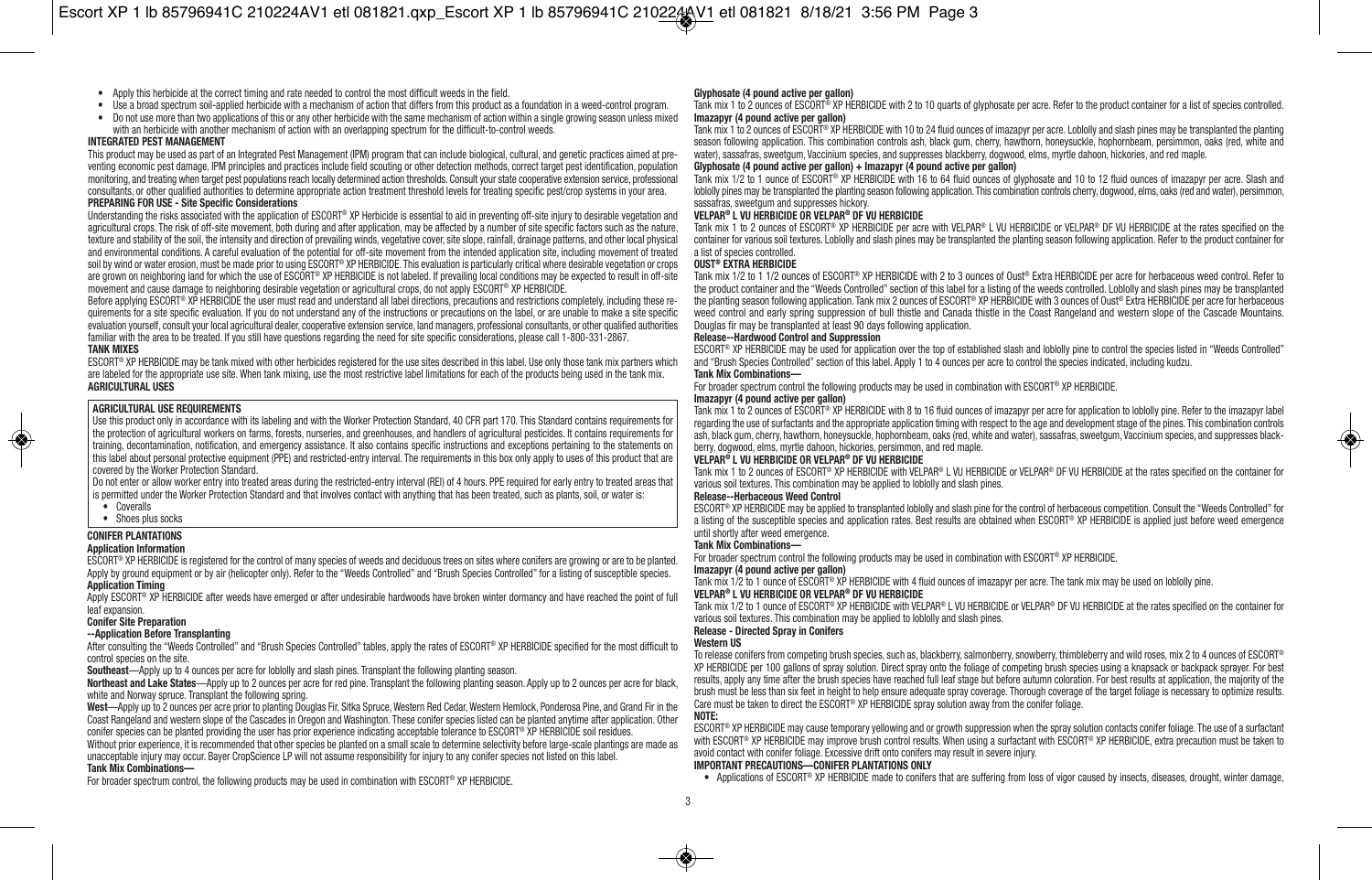animal damage, excessive soil moisture, planting shock, or other stresses may injure or kill the trees.

- Applications of ESCORT® XP HERBICIDE made for herbaceous release must only be made after adequate rainfall has closed the planting slit and settled the soil around the roots following transplanting.
- Do not apply ESCORT<sup>®</sup> XP HERBICIDE to conifers grown as ornamentals.
- ESCORT<sup>®</sup> XP HERBICIDE applications may result in damage and mortality to other species of conifers when they are present on sites with those listed in the preceding specifications for conifer plantations.

#### **HARDWOOD PLANTATIONS**

#### **Application Information**

ESCORT<sup>®</sup> XP HERBICIDE may be used at rates of up to 2 ounces per acre for the control of many weed species on sites where yellow poplar is growing or is to be planted, and on sites where red alder is to be planted. Apply by ground equipment or by air (helicopter only). Refer to the "Weeds Controlled" sections of this label for a listing of susceptible species.

#### **Application Timing**

ESCORT® XP HERBICIDE may be applied as a site preparation treatment prior to planting red alder or yellow poplar. As a prior to planting site preparation treatment for red alder, ESCORT® XP HERBICIDE may be tank mixed with other herbicides labeled for this use.

ESCORT® XP HERBICIDE may also be applied over-the-top of planted yellow poplar seedlings after the soil has settled around the root system, but before the seedlings have broken dormancy (prior to bud break).

#### **Release--Herbaceous Weed Control**

ESCORT® XP HERBICIDE may be applied to yellow poplar for the control of herbaceous competition. Consult the "Weeds Controlled" for a listing of the susceptible species and specified application rates. Best results are obtained when ESCORT® XP HERBICIDE is applied just before weed emergence until shortly after weed emergence.

#### **Tank Mix Combinations—**

Tank mix 1/2 ounce of ESCORT® XP HERBICIDE with 4 to 6 pints of VELPAR® L VU HERBICIDE as directed on the package label for "RELEASE-- HERBACEOUS WEED CONTROL" in pine plantations in the eastern U.S. Follow the VELPAR® L VU Herbicide label directions regarding altering the application rate by soil texture.

#### **IMPORTANT PRECAUTIONS—HARDWOOD PLANTATIONS ONLY**

- Application of Velpar® L VU Herbicide and ESCORT® XP HERBICIDE made to yellow poplar that are suffering from loss of vigor caused by insects, disease, drought, winter damage, animal damage, excessive soil moisture, planting shock, or other stresses may injure or kill the seedlings.
- Applications of ESCORT® XP HERBICIDE made for release must only be made after adequate rainfall has closed the planting slit and settled the soil around the roots following transplanting.
- The use of surfactant is not recommended for applications made over the tops of trees.
- Careful consideration must be given by an experienced and knowledgeable forester to match the requirements of yellow poplar and/or red alder to the conditions of the site. Treatment of yellow poplar and/or red alder planted on a site inadequate to meet its requirements may injure or kill the seedlings. **PASTURE, RANGELAND, AND CONSERVATION RESERVE PROGRAM (CRP)**

#### ESCORT® XP HERBICIDE is registered for the control of broadleaf weeds, brush and several woody vine species in the establishment, maintenance, and restoration of pasture, rangeland, and Conservation Reserve Program (CRP).

ESCORT® XP HERBICIDE may be tank mixed with other pesticides labeled for use in pasture, rangeland, and CRP. Read and follow the labels on all products used in the tank mix. Observe the most restrictive precautions on each of the product's labels. Application of ESCORT® XP HERBICIDE to pasture, rangeland and CRP may be made by ground or air. Use a sufficient volume of water to ensure thorough coverage of the targeted weeds with the equipment being used. In Idaho, Oregon and Washington use a minimum application volume of 3 gallons of spray solution per acre.

#### **APPLICATION INFORMATION FOR GRASS ESTABLISHMENT IN PASTURE, RANGELAND, AND CONSERVATION RESERVE PROGRAM (CRP)**

ESCORT® XP HERBICIDE is registered for the control or suppression of broadleaf weeds to aid in the establishment of the following perennial native or improved grasses planted in pasture, rangeland, and acres enrolled in the Conservation Reserve Program (CRP):

| <b>Blue Gramma</b>  | Lovegrasses-    | Wheatorasses- | Wildrye grass- |
|---------------------|-----------------|---------------|----------------|
| Bluestems-          | Atherstone      | bluebunch     | Russian        |
| Big                 | Sand            | crested       |                |
| Little              | Weeping         | intermediate  |                |
| Plains              | Wilman          | pubescent     |                |
| Sand                | Orchardgrass    | Siberian      |                |
| <b>WW Spar</b>      | Sideoats gramma | slender       |                |
| <b>Buffalograss</b> | Switchgrass-    | steambank     |                |
| Green sprangletop   | Blackwell       | tall          |                |
| Kleingrass          |                 | thickspike    |                |
|                     |                 | western       |                |

Maximize potential for grass establishment by consulting with the Natural Resource and Conservation Service of other government agencies or local experts concerning planting techniques and other cultural practices.

Performance from ESCORT® XP HERBICIDE may not always be satisfactory due to the inability of newly planted grass stands to sufficiently compete with weeds and the severity of weed pressure in new grass stands.

An additional HERBICIDE application or mowing may be needed.

#### **Use Rates and Application Timing for Grass Establishment in Pasture, Rangeland and CRP Preplant (prior to planting) or Preemergence (after planting but before grass emergence)**

Do not use more than 1/10 ounce/acre of ESCORT® XP HERBICIDE for grass establishment in pasture, rangeland, and CRP. Apply ESCORT® XP HERBICIDE at 1/10 ounce/acre on all labeled grasses except orchardgrass and Russian wildrye grass. Do not apply ESCORT® XP HERBICIDE preplant or preemergence to orchardgrass and Russian wildrye grass as severe crop injury may result.

#### **Early postemergence to new plantings**

Apply ESCORT® XP HERBICIDE at 1/10 ounce/acre, plus a non-ionic surfactant at the rate of 2 to 4 pints/100 gallons of spray solution on all labeled grasses anytime after grass emergence.

Do not use a spray adjuvant other than non-ionic surfactant. Because grass species differ in time of emergence, apply only after the majority of grasses are in the 3 to 4 leaf stage.

#### **Postemergence to stands with 1 – 5 leaf grasses planted the previous season.**

Apply ESCORT® XP HERBICIDE at 1/10 ounce/acre plus a non-ionic surfactant at the rate of 2 to 4 pints/100 gallons of spray solution on all labeled grasses when the majority of the grasses have one or more leaves.

Do not use a spray adjuvant other than non-ionic surfactant.

#### **APPLICATION INFORMATION FOR ESTABLISHED GRASSES IN PASTURE, RANGELAND, AND CONSERVATION RESERVE PROGRAM (CRP) Use Rates for Established Grasses in Pasture, Rangeland, and CRP**

Apply up to 1 2/3 ounces ESCORT® XP HERBICIDE per acre as a broadcast application to established grasses in pasture, rangeland and CRP. For spot applications, use 1 ounce per 100 gallons of water. Do not apply more than 1 2/3 ounces of ESCORT® XP HERBICIDE per acre per year in pasture, rangeland, and CRP.

Refer to the Weeds Controlled section of the section 3 label for a listing of the weeds controlled by ESCORT® XP HERBICIDE and the appropriate use rate to obtain control.

#### **Application Timing – Established Grasses in Pasture, Rangeland, and CRP**

ESCORT<sup>®</sup> XP HERBICIDE may be applied to established native grasses such as bluestems and grama, and on other established grasses such as bermudagrass, bluegrass, orchardgrass, bromegrass, fescue and timothy that were planted the previous growing season (or earlier) and are fully tillered, unless otherwise directed on this label. Specific application timing information on several of these grass species follows:

| Grass                               | Minimum time from Grass establishment ESCORT <sup>®</sup> XP HERBICIDE application |  |  |
|-------------------------------------|------------------------------------------------------------------------------------|--|--|
| Bermudagrass                        | 2 months                                                                           |  |  |
| Bluegrass, bromegrass, Orchardgrass | 6 months                                                                           |  |  |
| Timothy                             | 12 months                                                                          |  |  |
| Fescue                              | 24 months                                                                          |  |  |

#### **Rotation Intervals in Pasture, Rangeland, and CRP for Overseeding and Renovation**

| Location                           | <b>Crop or Grass</b><br><b>Species</b>                                                             | Maximum ESCORT® XP HERBICIDE<br>Rate on Pasture, Rangeland, and CRP<br>(oz per A) | <b>Minimum Rotation</b><br>Interval (months) |
|------------------------------------|----------------------------------------------------------------------------------------------------|-----------------------------------------------------------------------------------|----------------------------------------------|
| AL, AR, FL, GA,<br>KY, LA, MS, NC, | Alfalfa, red clover, white clover, sweet clover,<br>bermudagrass, bluegrass, ryegrass, tall fescue | $1/10$ to $3/10$                                                                  |                                              |
| OK, SC, TN, TX,<br>VA. WV          | Wheat (except durum)                                                                               | $1/10$ to $3/10$                                                                  |                                              |
|                                    | Durum, barley, oat                                                                                 | $1/10$ to $3/10$                                                                  | 10                                           |
| ALL STATES                         | Red clover, white clover, and sweet clover                                                         | 1/10 to 2/10                                                                      | 12                                           |
| INOT INCLUDED<br><b>ABOVE</b>      | Bermudagrass, bluegrass, ryegrass                                                                  | 1/10 to 2/10                                                                      | 6                                            |
|                                    | <b>Tall Fescue</b>                                                                                 | $1/10$ to $2/10$                                                                  | 18                                           |
|                                    | Wheat (except durum)                                                                               | $1/10$ to $2/10$                                                                  |                                              |
|                                    | Durum, barley, oat                                                                                 | $1/10$ to $2/10$                                                                  | 10                                           |

(continued)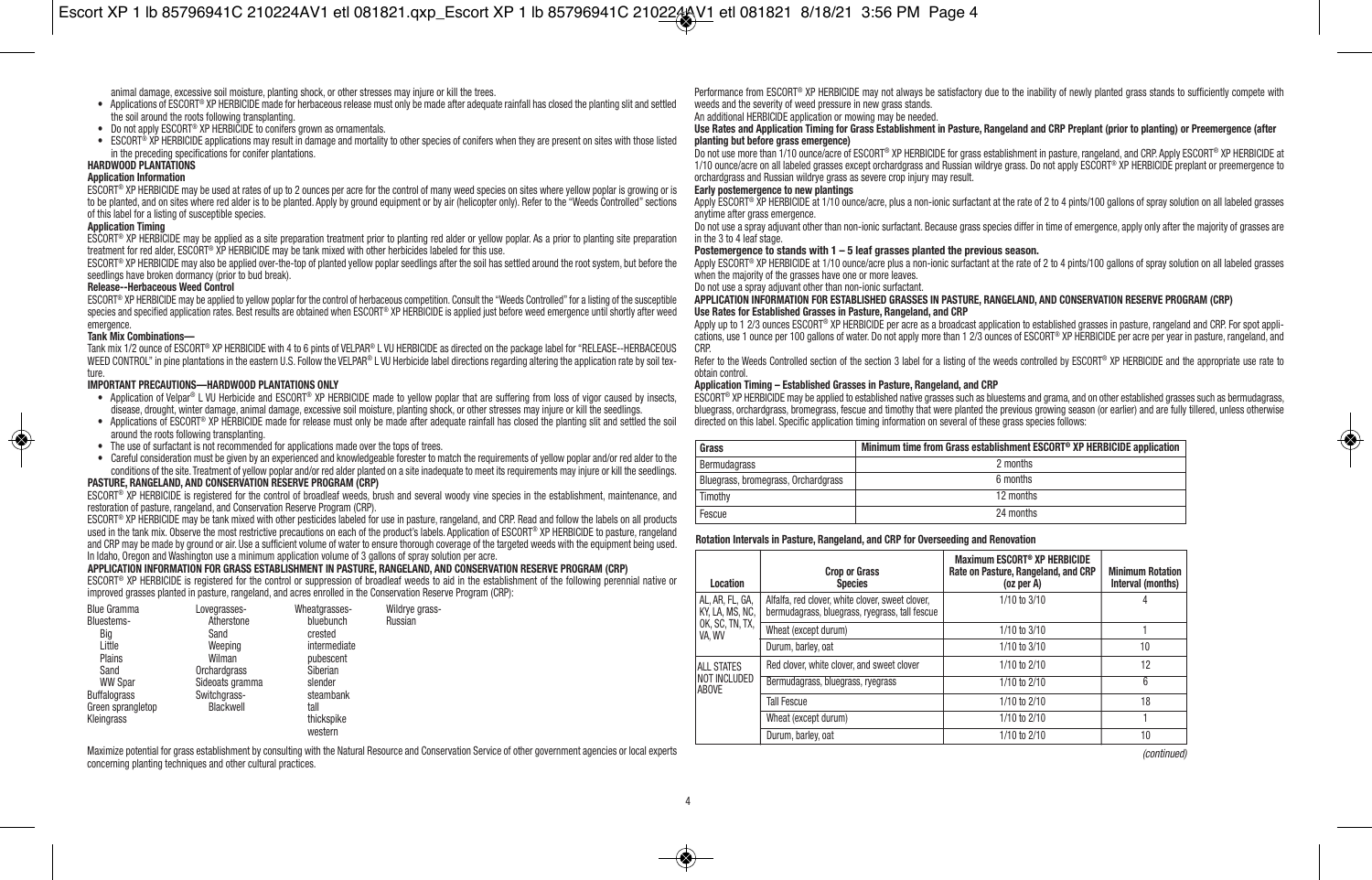**Rotation Intervals in Pasture, Rangeland, and CRP for Overseeding and Renovation** (continued)

| Location                                    | <b>Crop or Grass</b><br><b>Species</b>                                                                            | Maximum ESCORT <sup>®</sup> XP HERBICIDE<br>Rate on Pasture, Rangeland, and CRP<br>(oz per A) | <b>Minimum Rotation</b><br>Interval (months) |
|---------------------------------------------|-------------------------------------------------------------------------------------------------------------------|-----------------------------------------------------------------------------------------------|----------------------------------------------|
| ALL AREAS<br>WITH SOIL PH                   | Russian wildrye                                                                                                   | $1/10$ to $1/2$                                                                               |                                              |
| OF 7.5 OR LESS                              | Green needlegrass, switchgrass, sheep fescue                                                                      | 1/10 to 1                                                                                     |                                              |
|                                             | Meadow brome, smooth brome, alta fescue,<br>red fescue, meadow foxtail, orchardgrass,<br>Russian wildrye, timothy | 1/10 to 1                                                                                     | 2                                            |
| ALL AREAS<br>WITH SOIL PH<br>OF 7.9 OR LESS | Alkali sacoton, mountain brome, blue grama.<br>thickspike wheatgrass                                              | 1/10 to 1                                                                                     |                                              |
|                                             | Sideoats grama, switchgrass                                                                                       | $1/10$ to $1/2$                                                                               | 2                                            |
|                                             | Western wheatorass                                                                                                | $1/10$ to $1$                                                                                 | 2                                            |
|                                             | Sideoats grama, switchgrass, big bluestem                                                                         | $1/10$ to $1$                                                                                 | 3                                            |

#### **Fescue Precautions:**

Note that ESCORT® XP HERBICIDE may temporarily stunt tall fescue, cause it to turn yellow, or cause seedhead suppression. To minimize these symptoms, take the following precautions:

- Do not use more than 4/10 ounce/acre of ESCORT<sup>®</sup> XP HERBICIDE.
- Tank mix ESCORT<sup>®</sup> XP HERBICIDE with 2.4-D.
- Use the lowest specified rate for target weeds.
- Use a non-ionic surfactant at 1/2 to 1 pint per 100 gallons of spray solution.
- Make application later in the spring after the new growth is 5 to 6 inches tall, or in the fall.
- Do not use surfactant when liquid nitrogen is used as a carrier.
- Do not use a spray adjuvant other than non-ionic surfactant.

The first cutting yields may be reduced due to seedhead suppression resulting from treatment with ESCORT® XP HERBICIDE.

#### **Timothy Precautions:**

Timothy should be at least 6 inches tall at application and be actively growing. Applications of ESCORT® XP HERBICIDE to timothy under any other conditions may cause crop yellowing and/or stunting. To minimize these symptoms, take the following precautions:

- Do not use more than 4/10 ounce/acre ESCORT® XP HERBICIDE.
- Tank mix ESCORT® XP HERBICIDE with 2, 4-D.
- Use the lowest specified rate for target weeds.
- Use a non-ionic surfactant at 1/2 pint per 100 gallons of spray solution (1/16%).
- Make applications in the late summer or fall.
- Do not use surfactant when liquid nitrogen is used as a carrier.
- Do not use spray adjuvant other than non-ionic surfactant.

Application of ESCORT® XP HERBICIDE to Pensacola bahiagrass, ryegrass (Italian or perennial) and Garrison's creeping foxtail may cause severe injury to and/or loss of forage.

#### **Other Pasture and Rangeland Grasses**

Varieties and species of forage grasses differ in their tolerance to herbicides. When using ESCORT<sup>®</sup> XP HERBICIDE on a particular grass for the first time, limit use to a small area. If no injury occurs throughout the season, larger acreage may be treated the following season.

Broadleaf forage species, such as alfalfa and clover, are highly sensitive to ESCORT® XP HERBICIDE and will be severely stunted or injured by ESCORT® XP HERBICIDE. **SPOT TREATMENTS**

ESCORT® XP HERBICIDE may be used for use as spot treatment to control noxious and troublesome weeds on pasture, rangeland, and CRP.

#### **Application Information**

ESCORT® XP HERBICIDE may be used to control many species of weeds, including noxious weeds, in forage grasses growing on pasture, rangeland, and CRP. Refer to the "Weeds Controlled" section of the package label or supplemental labeling for a listing of susceptible weed species. If the sprayer is calibrated, consult the package label or other supplemental labeling to select the application rate per acre of ESCORT® XP HERBICIDE appropriate for the target weeds. Or mix one gram of ESCORT® XP HERBICIDE per one gallon of water along with a suitable surfactant. Spray to the point of wetting the entire surface of the target weeds, approximately 40 gallons of solution per acre. When applied in this manner there is no grazing restrictions following the use of ESCORT® XP HERBICIDE. Applications may be made at anytime of the year, except when the soil is frozen.

#### **CROP ROTATION**

Before using ESCORT® XP HERBICIDE, carefully consider your crop rotation plans and options. For rotational flexibility, do not treat all of your pasture, rangeland, or CRP acres at the same time.

#### **Minimum Rotational Intervals**

Minimum rotation intervals\* are determined by the rate of breakdown of ESCORT® XP HERBICIDE applied. ESCORT® XP HERBICIDE breakdown in the soil is affected by soil pH, presence of soil microorganisms, soil temperature, and soil moisture. Low soil pH, high soil temperature, and high soil moisture increase ESCORT® XP HERBICIDE breakdown in soil, while high soil pH, low soil temperature, and low soil moisture slow ESCORT® XP HERBICIDE breakdown. Of these 3 factors, only soil pH remains relatively constant. Soil temperature, and to a greater extent, soil moisture, can vary significantly from year to year and from area to area. For this reason, soil temperatures and soil moisture should be monitored regularly when considering crop rotations. \* The minimum rotation interval represents the period of time from the last application to the anticipated date of the next planting.

#### **Soil pH Limitations**

ESCORT® XP HERBICIDE should not be used on soils having a pH above 7.9, as extended soil residual activity could extend crop rotation intervals beyond normal. Under certain conditions, ESCORT® XP HERBICIDE could remain in the soil for 34 months or more, injuring wheat and barley. In addition, other crops planted in high-pH soils can be extremely sensitive to low concentrations of ESCORT® XP HERBICIDE.

#### **Checking Soil pH**

Before using ESCORT® XP HERBICIDE, determine the soil pH of the areas of intended use. To obtain a representative pH value for the test area, take several 0" to 4" samples from different areas of the field and analyze them separately. Consult local extension publications for additional information on recommended soil sampling procedures.

#### **BIOASSAY**

A field bioassay must be completed before rotating to any crop or grass species/variety not listed in the Rotation Intervals Table, or if the soil pH is not in the specified range, or if the use rate applied is not specified in the table.

To conduct a field bioassay, grow test strips of the crop(s) or grass(es) you plan to grow the following year in fields previously treated with ESCORT® XP HER-BICIDE. Crop or grass response to the bioassay will indicate whether or not to rotate to the crop(s) or grass(es) grown in the test strips.

If a field bioassay is planned, check with your local Agricultural dealer or BAYER CROPSCIENCE LP representative for information detailing the field bioassay procedure.

### **GRAZING/HAYING**

When used as directed, there is no grazing or haying restriction for use rates of 1 2/3 ounces per acre and less.

Coveralls, shoes plus socks must be worn if cutting within 4 hours of treatment.

### **IMPORTANT PRECAUTIONS**

- Do not apply more than 1 2/3 ounces of ESCORT® XP HERBICIDE per acre per year on pasture, rangeland, or CRP.
- Grass species or varieties may differ in their response to various herbicides. BAYER CROPSCIENCE LP recommends that you first consult your state experiment station, university, or extension agent as to sensitivity to any herbicide. If no information is available, limit the initial use of ESCORT® XP HER-BICIDE to a small area. Components in a grass seed mixture will vary in tolerance to ESCORT® XP HERBICIDE so the final stand may not reflect the seed ratio.
- Under certain conditions such as heavy rainfall, high pH, prolonged cold weather, or wide fluctuations in day/night temperatures prior to or soon after ESCORT® XP HERBICIDE application, temporary discoloration and/or grass injury may occur. ESCORT® XP HERBICIDE should not be applied to grass that is stressed by severe weather conditions, drought, low fertility, water-saturated soils, disease, or insect damage as grass injury may result. Severe winter stress, drought, disease, or insect damage before or following application also may result in grass injury.
- Applications of ESCORT<sup>®</sup> XP HERBICIDE to pasture, rangeland, and CRP undersown with legumes may cause injury to the legumes. Legumes in a seeding mixture may be severely injured or killed following an application of ESCORT<sup>®</sup> XP HERBICIDE.
- Applications made to some established grasses may cause temporary stunting, yellowing or seedhead suppression (i.e. fescue, timothy).
- Applications made to newly established grasses less than 2 years from seeding may result in injury or loss.
- Do not apply to forage grasses known to be sensitive to ESCORT® XP HERBICIDE such as ryegrass (Italian and perennial), bahia or Garrison's creeping foxtail.
- Broadleaf forage species, such as alfalfa and clover, are highly sensitive to ESCORT® XP HERBICIDE and will be severely injured or killed.
- The control of weeds in wheel track areas may be reduced if ground applications are made when dry, dusty field conditions exist. The addition of 2,4- D or MCPA should improve weed control under these conditions.

### **NON-AGRICULTURAL USES**

### **NON-AGRICULTURAL USE REQUIREMENTS**

The requirements in this box apply to uses of this product that are NOT within the scope of the Worker Protection Standard for agricultural pesticides (40 CFR Part 170). The WPS applies when this product is used to produce agricultural plants on farms, forests, nurseries, or greenhouses.

Do not enter or allow others to enter the treated area until sprays have dried.

#### **Non-crop industrial weed control and selective weed control in turf (industrial, unimproved only) are not within the scope of the Worker Protection Standard.**

#### **NON-CROP SITES Application Information**

ESCORT® XP HERBICIDE is registered for weed control on private, public and military lands as follows: Uncultivated nonagricultural areas (including airports, highway, railroad and utility rights-of-way, sewage disposal areas); uncultivated agricultural areas non-crop producing (including farmyards, fuel storage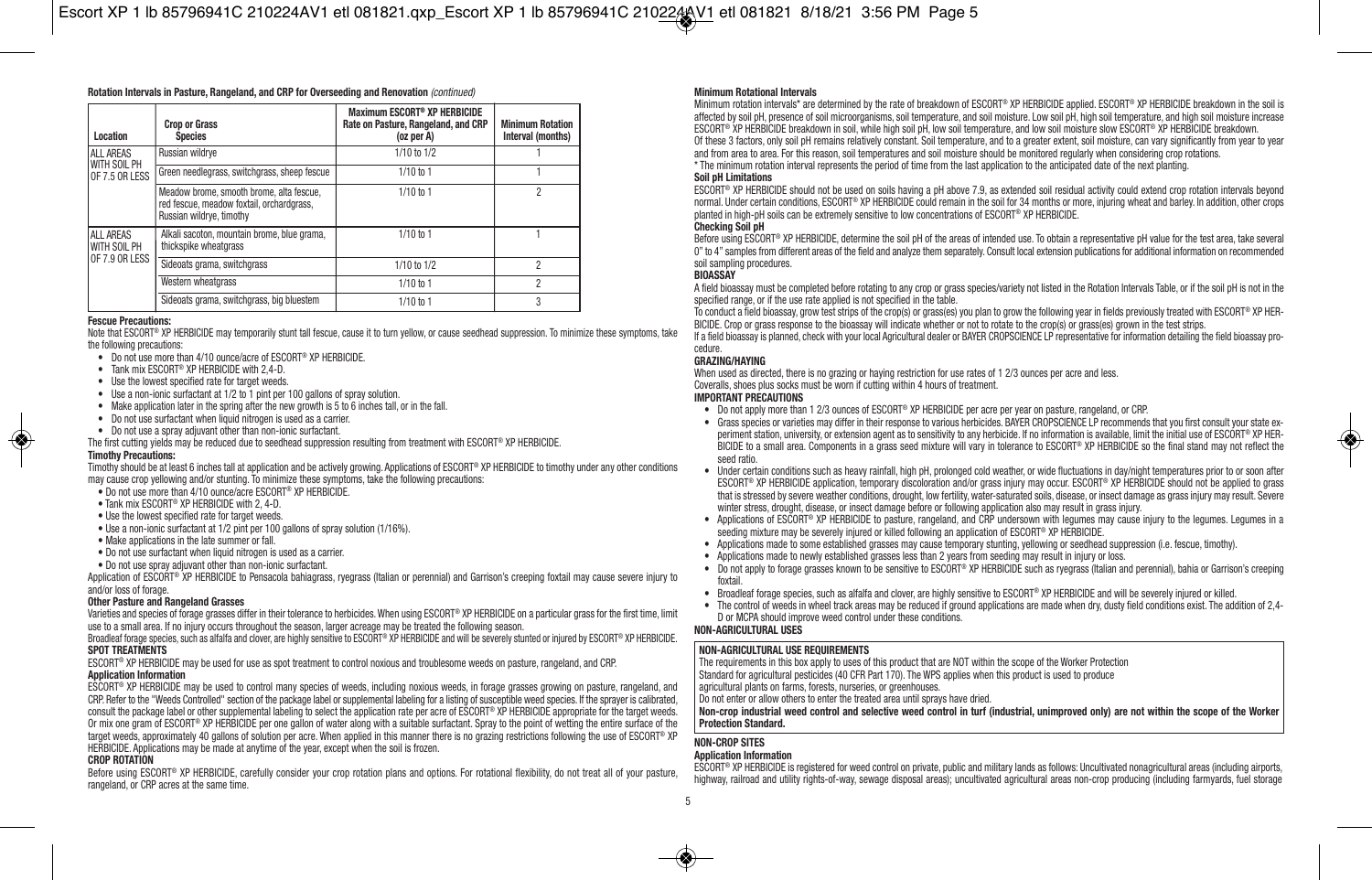areas, fence rows, soil bank land, and barrier strips); industrial sites outdoor (including lumberyards, pipeline and tank farms) including grazed areas on these sites. It may also be used for the control of certain noxious and troublesome weeds.

Consult the "Weeds Controlled" and "Brush Species Controlled" tables to determine the appropriate application rate. ESCORT® XP HERBICIDE may be applied in tank mixture with other herbicides labeled for use on non-crop sites. Fully read the labels and follow all directions and restrictions on each label.

Applications may be made by ground or air. Use a sufficient volume of water to ensure thorough coverage of the target vegetation with the application equipment being used.

### **NATIVE GRASSES**

ESCORT® XP HERBICIDE is registered for weed control and suppression in the establishment and maintenance of native grasses. It may be used where blue grama, bluestems (big, little, plains, sand, ww spar) bromegrasses (meadow), buffalograss, green sprangletop, indiangrass, kleingrass, lovegrasses (atherstone, sand, weeping, wilman), orchardgrass, sideoats grama, switchgrass (blackwell), wheatgrass (bluebunch, intermediate, pubescent, Siberian, slender, streamband, tall, thickspike, western), and Russian wildrye are established. It may also be applied over these species in the seedling stage, except for orchardgrass and Russian wildrye.

When used as directed, there are no grazing or haying restrictions for use rates of 1 2/3 ounces per acre or less. At use rates greater than 1 2/3 ounces per acre and up to 3 1/3 ounces per acre, forage grasses may be cut for hay, fodder or green forage and fed to livestock, including lactating animals, 3 days after treatment.

**Rotation Intervals for Overseeding and Renovation**

| Location                               | <b>Crop or Grass</b><br><b>Species</b>                                                                            | Maximum<br><b>ESCORT<sup>®</sup> XP HERBICIDE</b><br>Rate<br>(oz per A) | <b>Minimum Rotation</b><br>Interval (months) |
|----------------------------------------|-------------------------------------------------------------------------------------------------------------------|-------------------------------------------------------------------------|----------------------------------------------|
| AL, AR, FL, GA, KY,<br>LA, MS, NC, OK, | Alfalfa, red clover, white clover, sweet clover,<br>bermudagrass, bluegrass, ryegrass, tall fescue                | 1/10 to 3/10                                                            | 4                                            |
| SC, TN, TX, VA, WV                     | Wheat (except durum)                                                                                              | 1/10 to 3/10                                                            |                                              |
|                                        | Durum, barley, oat                                                                                                | 1/10 to 3/10                                                            | 10                                           |
| ALL STATES NOT                         | Red clover, white clover, and sweet clover                                                                        | 1/10 to 2/10                                                            | 12                                           |
| INCLUDED ABOVE                         | Bermudagrass, bluegrass, ryegrass                                                                                 | 1/10 to 2/10                                                            | $6\overline{6}$                              |
|                                        | <b>Tall Fescue</b>                                                                                                | 1/10 to 2/10                                                            | 18                                           |
|                                        | Wheat (except durum)                                                                                              | 1/10 to 2/10                                                            |                                              |
|                                        | Durum, barley, oat                                                                                                | 1/10 to 2/10                                                            | 10                                           |
| ALL AREAS WITH                         | Russian wildrye                                                                                                   | 1/10 to 1/2                                                             |                                              |
| <b>SOIL PH OF 7.5</b><br>OR LESS       | Green needlegrass, switchgrass, sheep fescue                                                                      | 1/10 to 1                                                               |                                              |
|                                        | Meadow brome, smooth brome, alta fescue, red<br>fescue, meadow foxtail, orchardgrass, Russian<br>wildrye, timothy | 1/10 to 1                                                               | $\overline{2}$                               |
| ALL AREAS WITH<br>SOIL PH OF 7.9       | Alkali sacoton, mountain brome, blue grama.<br>thickspike wheatgrass                                              | $1/10$ to $1$                                                           | 1                                            |
| OR LESS                                | Sideoats grama, switchgrass                                                                                       | 1/10 to 1/2                                                             | $\overline{2}$                               |
|                                        | Western wheatgrass                                                                                                | 1/10 to 1                                                               | $\overline{c}$                               |
|                                        | Sideoats grama, switchgrass, big bluestem                                                                         | 1/10 to 1                                                               | 3                                            |

#### **Application Information**

Apply ESCORT<sup>®</sup> XP HERBICIDE at the rate of 1/10 ounce per acre for the control and suppression\* of bur buttercup (testiculate), common purslane, common sunflower\*, cutleaf eveningprimrose\*, flixweed\*, lambsquarters\* (common and slimleaf), marestail\*, pigweed (redroot and tumble), snow speedwell, tansymustard\* and tumble mustard (Jim Hill mustard).

\*Suppression is a visual reduction in weed competition (reduced population or vigor) as compared to untreated areas.

Degree of suppression will vary with the size of weed and environmental conditions following treatment.

#### **Application Timing**

For established grasses, apply when weeds are in the seedling stage.

For grasses in the seedling stage, apply preplant or preemergence where the soil (seed bed) has been cultivated.

#### **IMPORTANT PRECAUTIONS—NATIVE GRASSES**

• Grass species or varieties may differ in their response to various herbicides. If no information is available, limit the initial use of ESCORT® XP HERBICIDE to a small area. Components in a grass seed mixture will vary in tolerance to ESCORT® XP HERBICIDE, so the final stand may not reflect the seed ratio.

• Under certain conditions such as heavy rainfall, high pH, prolonged cold weather, or wide fluctuations in day/night temperatures prior to or soon after ES-CORT® XP HERBICIDE application, temporary discoloration and/or grass injury may occur. Injury may result when ESCORT® XP HERBICIDE is applied to grass that is stressed by severe weather conditions, drought, low fertility, water-saturated soils, disease, or insect damage. Severe winter stress, drought, disease, or insect damage before or following application also may result in grass injury.

#### **GRASS REPLANT INTERVALS**

Following an application of ESCORT® XP HERBICIDE to non-crop areas, the treated sites may be replanted with various species of grasses at the intervals listed below.

For soils with a pH of 7.5 or less, observe the following replant intervals:

|                          | Rate              | <b>Replant Interval</b> |  |
|--------------------------|-------------------|-------------------------|--|
| <b>Species</b>           | (ounces per acre) | (months)                |  |
| Brome, Meadow            | $1/2 - 1$         |                         |  |
|                          |                   |                         |  |
| Brome, Smooth            | $1/2$ –           |                         |  |
|                          |                   |                         |  |
| Fescue, Alta             | $1/2 - 1$         |                         |  |
|                          | $1 - 2$           |                         |  |
| Fescue, Red              | $1/2 - 1$         |                         |  |
|                          | $1 - 2$           |                         |  |
| Fescue, Sheep            | $1/2$ –           |                         |  |
|                          | $1 - 2$           |                         |  |
| Foxtail, Meadow          | $1/2$ –           |                         |  |
|                          | $1 - 2$           |                         |  |
| <b>Green Needlegrass</b> | $1/2 - 2$         |                         |  |
| <b>Orchardgrass</b>      | $1/2 - 1$         |                         |  |
|                          | $1 - 2$           |                         |  |
| Russian wildrye          | $1/2 - 1$         |                         |  |
|                          |                   |                         |  |
|                          |                   |                         |  |
| <b>Switchgrass</b>       | $1/2 - 1$         |                         |  |
|                          |                   |                         |  |
| Timothy                  | 1/2               |                         |  |
|                          |                   |                         |  |
| Wheatgrass, Western      | $1/2 -$           |                         |  |
|                          | $1 - 2$           |                         |  |

For soils with a pH of 7.5 or greater observe the following replant intervals:

|                        | Rate              | <b>Replant Interval</b> |  |
|------------------------|-------------------|-------------------------|--|
| <b>Species</b>         | (ounces per acre) | (months)                |  |
| <b>Alkali Sacaton</b>  | $1/2 - 1$         |                         |  |
|                        | $1 - 2$           |                         |  |
| Bluestem, Big          | $1/2 - 2$         |                         |  |
| Brome, Mountain        | $1/2$ -1          |                         |  |
|                        | $1 - 2$           |                         |  |
| Grama, Blue            | $1/2 - 2$         |                         |  |
| Grama, Sideoats        | 1/2               |                         |  |
|                        | >1/2              | >3                      |  |
| <b>Switchgrass</b>     | 1/2               |                         |  |
|                        | >1/2              | >3                      |  |
| Wheatgrass, Thickspike | $1/2 - 2$         |                         |  |
| Wheatgrass, Western    |                   |                         |  |
|                        | $1/2 - 1$         |                         |  |

The specified intervals are for applications made in the Spring to early Summer. Because ESCORT® XP HERBICIDE degradation is slowed by cold or frozen soils, applications made in the late Summer or Fall should consider the intervals as beginning in the Spring following treatment.

Testing has indicated that there is considerable variation in response among the species of grasses when seeded into areas treated with ESCORT® XP HER-BICIDE. If species other than those listed above are to be planted into areas treated with ESCORT® XP HERBICIDE, a field bioassay must be performed, or previous experience may be used, to determine the feasibility of replanting treated sites.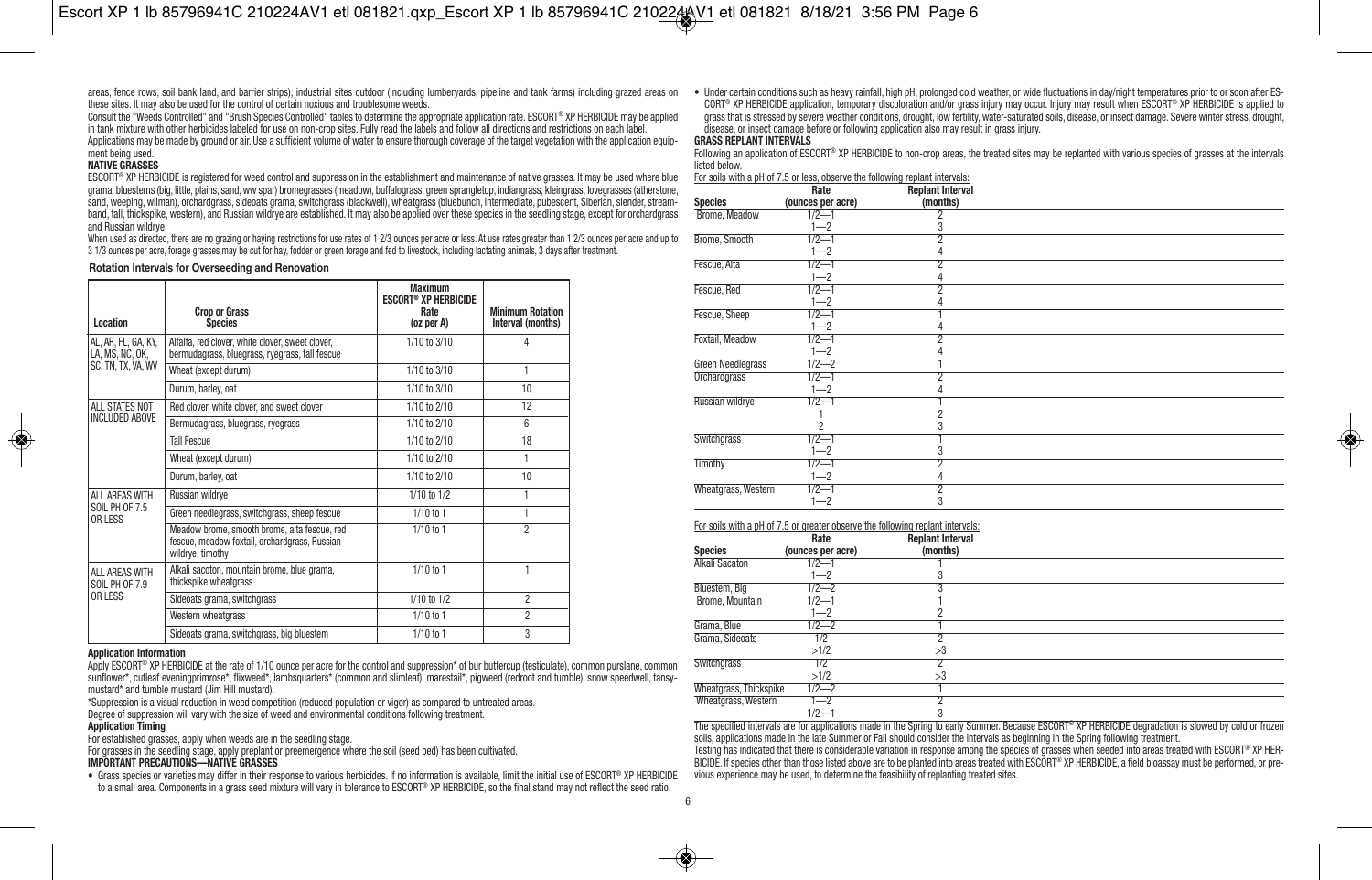#### **ADDITIONAL GRASS INFORMATION**

#### **APPLICATION INFORMATION FOR GRASS ESTABLISHMENT**

ESCORT® XP HERBICIDE may be used for the control or suppression of broadleaf weeds to aid in the establishment of the following perennial native or improved grasses:

| <b>Blue Grama</b><br>Bluestems-<br>big<br>little<br>plains<br>sand<br>WW spar | <b>Buffalograss</b><br>Green sprangletop<br>Kleingrass<br>Lovegrassess-<br>Atherstone<br>sand<br>weeping<br>Wilman | Orchardgrass<br>Sideoats grama<br>Switchgrass-<br>Blackwell | Wheatgrasses-<br>bluebunch<br>crested<br>intermediate<br>pubescent<br>Siberian<br>slender<br>steambank<br>tall<br>thickspike | Wildrye grass $-$<br>Russian |  |
|-------------------------------------------------------------------------------|--------------------------------------------------------------------------------------------------------------------|-------------------------------------------------------------|------------------------------------------------------------------------------------------------------------------------------|------------------------------|--|
|                                                                               |                                                                                                                    |                                                             | western                                                                                                                      |                              |  |

Maximize potential for grass establishment by consulting with the Natural Resource and Conservation Service of other government agencies or local experts concerning planting techniques and other cultural practices.

Performance from ESCORT® XP HERBICIDE may not always be satisfactory due to the inability of newly planted grass stands to sufficiently compete with weeds and the severity of weed pressure in new grass stands.

An additional herbicide application or mowing may be needed.

#### **Use Rates and Application Timing for Grass Establishment Preplant (prior to planting) or Preemergence (after planting but before grass emergence)**

Do not use more than 1/10 ounce per acre of ESCORT® XP HERBICIDE for grass establishment.

Apply ESCORT® XP HERBICIDE at 1/10 ounce per acre on all labeled grasses except orchardgrass and Russian wildrye grass. Do not apply ESCORT® XP HER-BICIDE preplant or preemergence to orchardgrass and Russian wildrye grass as severe crop injury may result.

#### **Early postemergence to new plantings**

Apply ESCORT® XP HERBICIDE at 1/10 ounce per acre, plus a non-ionic surfactant at the rate of 2 to 4 pints per 100 gallons of spray solution on all labeled grasses anytime after grass emergence.

Do not use a spray adjuvant other than non-ionic surfactant.

Because grass species differ in time of emergence, apply only after the majority of grasses are in the 3 to 4 leaf stage.

#### **Postemergence to stands with 1 – 5 leaf grasses planted the previous season**

Apply ESCORT® XP HERBICIDE at 1/10 ounce per acre plus a non-ionic surfactant at the rate of 2 to 4 pints per 100 gallons of spray solution, on all labeled grasses when the majority of the grasses have one or more leaves.

### Do not use a spray adjuvant other than non-ionic surfactant.

**APPLICATION INFORMATION FOR ESTABLISHED GRASSES** 

#### **Use Rates for Established Grasses**

Apply up to 1 ounce ESCORT® XP HERBICIDE per acre as a broadcast application to established grasses. For spot applications, use 1 ounce per 100 gallons of water. Do not apply more than 1 2/3 ounces of ESCORT® XP HERBICIDE per acre per year.

Refer to the Weeds Controlled section of this label for a listing of the weeds controlled by ESCORT® XP HERBICIDE and the appropriate use rate to obtain control.

#### **Application Timing – Established Grasses**

ESCORT® XP HERBICIDE may be applied to established native grasses such as bluestems and grama, and on other established grasses such as bermudagrass, bluegrass, orchardgrass, bromegrass, fescue and timothy that were planted the previous growing season (or earlier) and are fully tillered, unless otherwise directed on this label. Specific application timing information on several of these grass species follows:

#### **Minimum time from Grace actablichment**

| Grass                               | ----------------------------------<br><b>ESCORT<sup>®</sup> XP HERBICIDE application</b> |  |
|-------------------------------------|------------------------------------------------------------------------------------------|--|
| Bermudagrass                        | 2 months                                                                                 |  |
| Bluegrass, bromegrass, Orchardgrass | 6 months                                                                                 |  |
| Timothy                             | 12 months                                                                                |  |
| Fescue                              | 24 months                                                                                |  |
| ______                              |                                                                                          |  |

#### **Fescue and Timothy Precautions**

When used on fescue and timothy grasses, ESCORT® XP HERBICIDE may cause reduced first cutting yields due to temporary stunting, leaf yellowing, or seed head suppression. To help minimize these symptoms, follow the information below:

• Use the lowest labeled rate for the target weeds.

• Tank mix 2,4-D with ESCORT<sup>®</sup> XP HERBICIDEapplications.

• Apply ESCORT® XP HERBICIDE at no more than 4/10 ounce per acre.

- Make applications when the grasses are 5 to 6 inches tall in late summer or fall.
- Use only a non-ionic surfactant at 1/2 pint per 100 gallons of spray solution.
- When liquid nitrogen is the spray carrier, do not include the surfactant.

#### **Other Grasses:**

Application of ESCORT® XP HERBICIDE to Pensacola bahiagrass, ryegrass (Italian or perennial) and Garrison's creeping foxtail may cause severe injury to and/or loss of forage.

Varieties and species of forage grasses differ in their tolerance to herbicides. When using ESCORT<sup>®</sup> XP HERBICIDE on a particular grass for the first time, limit use to a small area. If no injury occurs throughout the season, larger acreage may be treated the following season.

Broadleaf forage species, such as alfalfa and clover, are highly sensitive to

#### ESCORT® XP Herbicide and will be severely stunted or injured by ESCORT® XP HERBICIDE. **CROP ROTATION**

Before using ESCORT® XP Herbicide, carefully consider your crop rotation plans and options.

#### **Minimum Rotational Intervals**

Minimum rotation intervals\* are determined by the rate of breakdown of ESCORT® XP HERBICIDE applied. ESCORT® XP HHERBICIDE breakdown in the soil is affected by soil pH, presence of soil microorganisms, soil temperature, and soil moisture. Low soil pH, high soil temperature, and high soil moisture increase ESCORT® XP HERBICIDE breakdown in soil, while high soil pH, low soil temperature, and low soil moisture slow ESCORT® XP HERBICIDE breakdown. Of these 3 factors, only soil pH remains relatively constant. Soil temperature, and to a greater extent, soil moisture, can vary significantly from year to year and from area to area. For this reason, monitor soil temperature and soil moisture on a regular basis when considering any crop rotations.

\* The minimum rotation interval represents the period of time from the last application to the anticipated date of the next planting.

#### **Soil pH Limitations**

ESCORT® XP HERBICIDE must not be used on soils having a pH above 7.9, as extended soil residual activity could extend crop rotation intervals beyond normal. Under certain conditions, ESCORT® XP HERBICIDEcould remain in the soil for 34 months or more, injuring wheat and barley. In addition, other crops planted in highpH soils can be extremely sensitive to low concentrations of ESCORT® XP HERBICIDE.

#### **Checking Soil pH**

Before using ESCORT® XP Herbicide, determine the soil pH of the areas of intended use. To obtain a representative pH value for the test area, take several 0" to 4" samples from different areas of the field and analyze them separately. Consult local extension publications for additional information on recommended soil sampling procedures.

#### **BIOASSAY**

A field bioassay must be completed before rotating to any crop or grass species/variety not listed in the Rotation Intervals Table, or if the soil pH is not in the specified range, or if the use rate applied is not specified in the table.

To conduct a field bioassay, grow test strips of the crop(s) or grass(es) you plan to grow the following year in fields previously treated with ESCORT® XP HER-BICIDE. Crop or grass response to the bioassay will indicate whether or not to rotate to the crop(s) or grass(es) grown in the test strips.

If a field bioassay is planned, check with your local Agricultural dealer or Bayer CropScience LP representative for information detailing the field bioassay procedure.

#### **IMPORTANT PRECAUTIONS**

- Grass species or varieties may differ in their response to various herbicides. If no information is available, limit the initial use of ESCORT® XP HERBICIDEto a small area.
- Components in a grass seed mixture will vary in tolerance to ESCORT® XP HERBICIDE so the final stand may not reflect the seed ratio.
- Under certain conditions, such as heavy rainfall, high pH, prolonged cold weather, or wide fluctuations in day/night temperatures, prior to or soon after ES-CORT® XP HERBICIDE application, temporary discoloration and/or grass injury may occur. ESCORT® XP HERBICIDE applied to grass that is stressed by severe weather conditions, drought, low fertility, water-saturated soils, disease, or insect damage can result in grass injury. Severe winter stress, drought, disease, or insect damage before or following application also may result in grass injury.
- Applications of ESCORT® XP HERBICIDE to lands undersown with legumes may cause injury to the legumes. Legumes in a seeding mixture may be severely injured or killed following an application of ESCORT® XP HERBICIDE.
- The control of weeds in wheel track areas may be reduced if ground applications are made when dry, dusty field conditions exist. The addition of 2,4-D or MCPA may improve weed control under these conditions.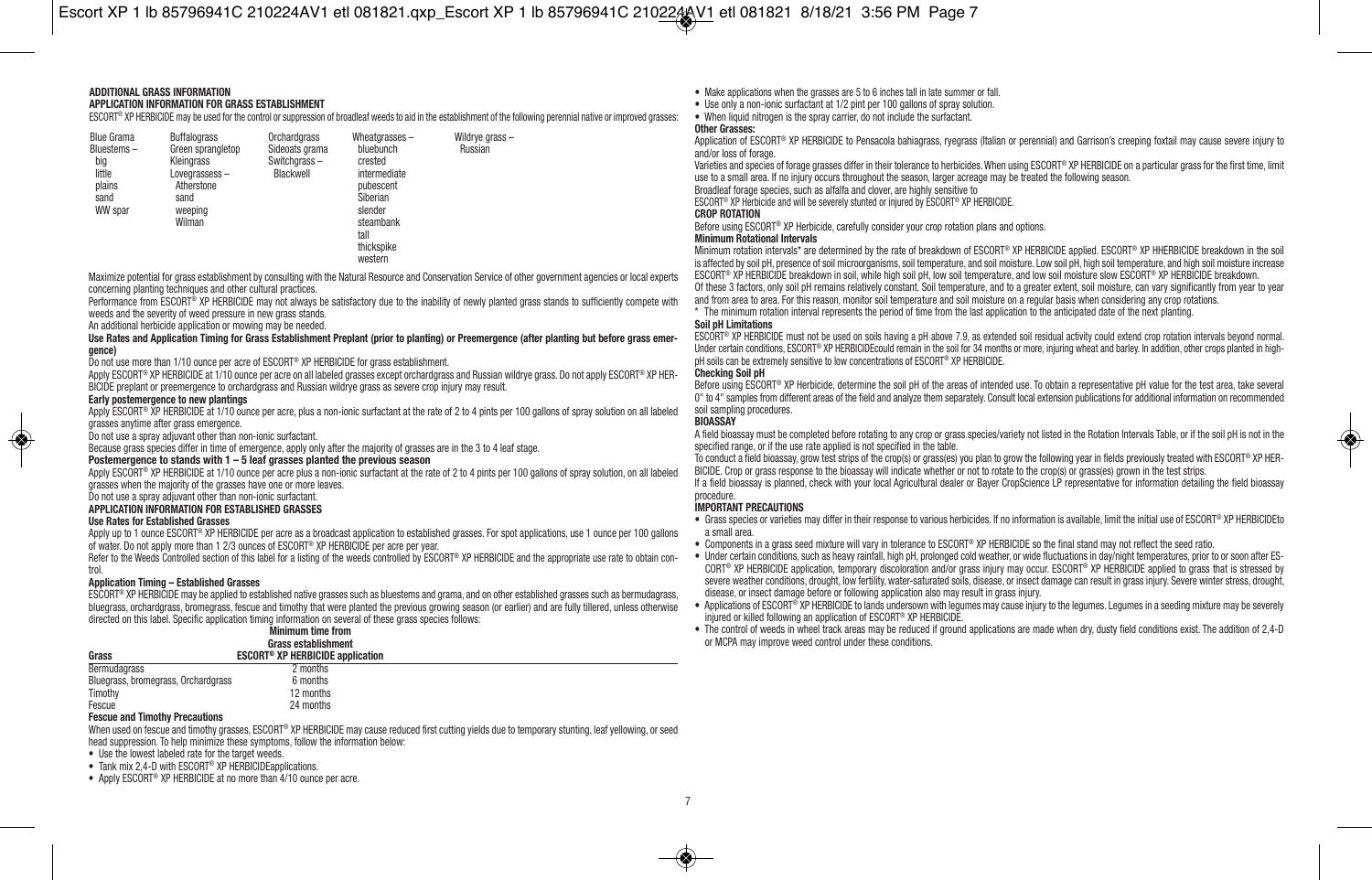Smallseed falseflax Smooth pigweed Sweet clover **Tansymustard** Treacle mustard Tumble mustard Wild carrot Wild garlic Wild lettuce Wild mustard Wooly croton Wood sorrel Yankeweed

Seaside arrowgrass Sericea lespedeza Tansy ragwort Teasel Wild caraway

Sulphur cinquefoil Western salsify Whitetop (hoary cress) Wild Iris

Yellow toadflax\*\*

#### **1/3 to 1/2 ounce per acre**

Annual sowthistle Aster Bahiagrass Beebalm Bittercress Bitter sneezeweed Blackeyed-susan Blue mustard Bur buttercup Chicory Clover Cocklebur Common chickweed Common groundsel Common purslane Common yarrow Conical catchfly Corn cockle Cow cockle Crown vetch Dandelion Dogfennel False chamomile Fiddleneck tarweed Field pennycress Flixweed

Gorse

Henbit

Lupine Old world climbing fern (Lygodium) Perennial pepperweed Poison hemlock Purple loosestrife

Goldenrod **Lambsquarters** Marestail/horseweed\*\*\*\* Maximillion sunflower Miners lettuce Pennsylvania smartweed Plains coreopsis Plantain Redroot pigweed Redstem filaree Rough fleabane Shepherd's purse Silky crazyweed (locoweed)

#### **1/2 to 1 ounce per acre** Blackberry

Black henbane Broom snakeweed\* Buckhorn plantain Bull thistle Common crupina Common sunflower Curly dock Dewberry Dyer's woad Garlic mustard Halogeton Honeysuckle Multiflora rose and other wild roses Musk thistle\*\*\* Oxeye daisy Plumeless thistle Prostrate knotweed Rosering gaillardia

> Purple scabious Scotch thistle Scouringrush Salsify Snowberry St. Johnswort

#### **1 to 2 ounces per acre**

Common mullein Common tansy Field bindweed\*\* Greasewood Gumweed Houndstongue

**1 1/2 to 2 ounces per acre** Canada thistle\*\*

Duncecap larkspur Russian knapweed\*\* Tall larkspur Wild parsnip

Dalmation toadflax\*\* **2 ounces per acre** Onionweed

#### **3 to 4 ounces per acre**

Kudzu

- \* Apply fall through spring.
- Suppression, which is a visual reduction in weed competition (reduced population or vigor) as compared to untreated areas. Apply as a full coverage spray for best performance.
- Certain biotypes of musk thistle are more sensitive to ESCORT® XP HERBICIDE and may be controlled with rates of 1/4 to 1/2 ounce per acre. Treatments of ESCORT<sup>®</sup> XP HERBICIDE may be applied from rosette through bloom stages of development.
- \*\*\*\* Certain biotypes of marestail/horsetail are less sensitive to ESCORT® XP HERBICIDE and may be controlled by tank mixes with herbicides with a different mode of action.

#### **WEEDS CONTROLLED Problem Weed Control**

For broader spectrum control and for use on certain biotypes of broadleaf weeds which may be resistant to ESCORT® XP HERBICIDE and herbicides with the same mode of action, the following tank mixes may be used.

#### **Dicamba + 2,4-D Rate of Bate of dicamba Rate of 2,4-D<br>Weed ESCORT® XP fluid fluid fluid ESCORT® XP** (fluid text)<br>
HERBICIDE ounces/acre) ounces/acre)  $ources/acre)$ Kochia control  $\overline{1/2}$  8 16 Spotted knapweed<br>control control 1/2 8 16 Rush skeletonweed suppression 1 8 16

#### **INDUSTRIAL TURFGRASS UNIMPROVED ONLY**

#### **Application Information**

ESCORT® XP HERBICIDE is registered for selective weed control in unimproved industrial turfgrass where certain grasses are well established and desired as ground cover. ESCORT® XP HERBICIDE may also be used for the control of certain noxious and troublesome weeds in turfgrass.

In addition to conventional spray equipment, ESCORT® XP HERBICIDE may also be applied with invert emulsion equipment. When using an invert emulsion, mix the prescribed rate of ESCORT® XP HERBICIDE in the water phase.

Consult the "Weeds Controlled" table to determine which weeds will be controlled by the following application rates:

#### **Rate of ESCORT® XP HERBICIDE**

| Turfgrass<br>Tvpe<br>       |        |
|-----------------------------|--------|
| <b>Fescue and Bluegrass</b> | to     |
| Creste                      | 4 to   |
| Bermudagrass                | `to '∠ |

#### **Application Timing**

Applications may be made at anytime of the year except when the soil is frozen.

When a spring application is made on fescue or bluegrass, a second application may be made during the summer after full seedhead maturation.

### **Growth Suppression and Seedhead Inhibition (Chemical Mowing)**

### **Application Information**

ESCORT® XP HERBICIDE may be used for growth suppression and seedhead inhibition in well established fescue and bluegrass turfgrass at the use rate of 1/4 to 1/2 ounce per acre.

#### **Tank Mix Combination**

ESCORT® XP HERBICIDE may be tank mixed with "Embark" for improved performance in the regulation of growth and seedhead suppression. Tank mix 1/4 to 1/2 ounce of ESCORT® XP HERBICIDE with 1/8 to 1/4 pint of "Embark".

#### **Application Timing**

Application may be made after at least 2 to 3 inches of new growth has emerged until the appearance of the seed stalk.

### **IMPORTANT PRECAUTIONS**

### **—INDUSTRIAL TURFGRASS ONLY**

- An application of ESCORT® XP HERBICIDE may cause temporary discoloration (chlorosis) or stunting of the turfgrasses. Use the lower specified rates for minimum discoloration or stunting.
- With fescue and bluegrass, sequential applications made during the same or consecutive growth periods (i.e. spring and fall) may result in excessive injury to turfgrass.
- Excessive injury may result when ESCORT® XP HERBICIDE is applied to turfgrass that is under stress from drought, insects, disease, cold temperatures (winter injury) or poor fertility.
- ESCORT<sup>®</sup> XP HERBICIDE is not recommended for use on bahiagrass.

## **BRUSH CONTROL**

#### **Application Information**

ESCORT<sup>®</sup> XP HERBICIDE is registered for the control of undesirable brush growing in non-crop areas including grazed areas on these sites. Applications may be made by air, high volume ground application, low volume ground application and ultra-low volume ground application. Except as noted for multiflora rose, ESCORT® XP HERBICIDE must be applied as a spray to the foliage.

The application volume required will vary with the height and density of the brush and the application equipment used. Generally, aerial applications will require 15 to 25 gallons of water per acre; high volume ground application will require

100 to 400 gallons of water per acre; low volume ground application will require 20 to 50 gallons of water per acre; and ultra-low volume ground application will require 10 to 20 gallons of water per acre.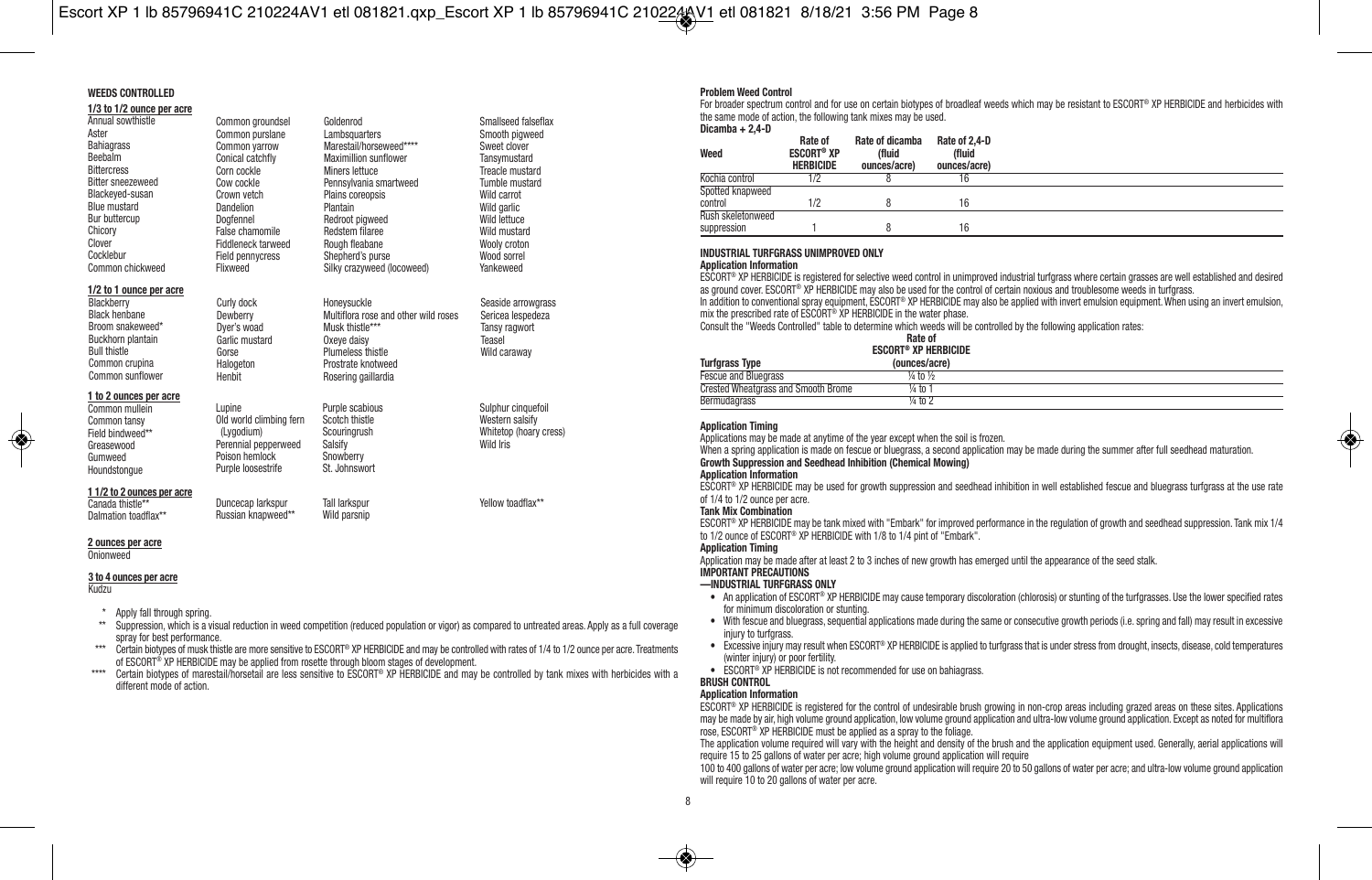Regardless of the application volume and equipment used, thorough coverage of the foliage, particularly the terminal growing points, is necessary to optimize results.

### **BRUSH SPECIES CONTROLLED**

| טוויוטט טבושב וט ווטטווע   |                         |                       |                                                                                                                                       |
|----------------------------|-------------------------|-----------------------|---------------------------------------------------------------------------------------------------------------------------------------|
|                            | <b>High Volume Rate</b> | <b>Broadcast Rate</b> |                                                                                                                                       |
| <b>Species</b>             | (ounces/100 gallon)     | (ounces/acre)         |                                                                                                                                       |
| Ash                        | $1 - 2$                 | $1 - 3$               |                                                                                                                                       |
| Aspen                      | -2                      | -3                    |                                                                                                                                       |
| <b>Black locust</b>        |                         | -3                    |                                                                                                                                       |
| Blackberry                 |                         | $-3$                  |                                                                                                                                       |
| Camelthorn                 |                         | $-3$                  |                                                                                                                                       |
| Cherry                     |                         | $-3$                  |                                                                                                                                       |
| Cottonwood                 |                         | $2 - 3$               |                                                                                                                                       |
| Eastern red cedar          |                         | $2 - 3$               |                                                                                                                                       |
| Elder                      | $-2$                    | $2 - 3$               |                                                                                                                                       |
| Elm                        |                         | $1 - 3$               |                                                                                                                                       |
| Firs                       | 3                       | $-2$                  |                                                                                                                                       |
| Hawthorn                   | $-2$                    | $1 - 3$               |                                                                                                                                       |
| Honeysuckle                |                         | $1/2 - 1$             |                                                                                                                                       |
| Mulberry                   |                         | $2 - 3$               |                                                                                                                                       |
| Multiflora rose            |                         | $1 - 3$               |                                                                                                                                       |
| Muscadine (wild grape)     |                         | $2 - 3$               |                                                                                                                                       |
| <b>Oaks</b>                |                         | $1 - 3$               |                                                                                                                                       |
| Ocean spray (Holodiscus)   |                         | $2 - 3$               |                                                                                                                                       |
| Osage orange               | -2                      | $2 - 3$               |                                                                                                                                       |
| Red maple                  | $1 - 2$                 | $2 - 3$               |                                                                                                                                       |
| Salmonberry                | $1/2 - 1$               | $-3$                  |                                                                                                                                       |
| Snowberry                  | $1/2 - 1$               | $1 - 3$               |                                                                                                                                       |
| Spruce (black and white)   | 3                       | $2 - 3$               |                                                                                                                                       |
| Thimbleberry               | $1/2 - 1$               | $_{-3}$               |                                                                                                                                       |
| Tree of heaven (Ailanthus) | $1 - 2$                 |                       |                                                                                                                                       |
| Wild roses                 | $1/2 - 1$               |                       |                                                                                                                                       |
| Willow                     | $1/2 - 1$               | -3                    |                                                                                                                                       |
| Yellow poplar              | $1/2 - 1$               | -3                    |                                                                                                                                       |
|                            |                         |                       | For low volume and ultra-low volume ground applications, mix 4 to 8 ounces of ESCORT® XP HERBICIDE per 100 gallons of spray solution. |

#### **Application Timing**

Make a foliar application of the specified rate of ESCORT<sup>®</sup> XP HERBICIDE during the period from full leaf expansion in the spring until the development of full fall coloration on deciduous species to be controlled. Coniferous species may be treated at anytime during the growing season.

#### **Spot Treatment**

ESCORT<sup>®</sup> XP HERBICIDE may be used for the control of many species of weeds including noxious/invasive weeds in certain established grasses growing on non-crop areas.

Refer to the "Weeds Controlled" section for a listing of susceptible weed species and the application rate per acre per the target weed.

Or, mix one gram of ESCORT® XP HERBICIDE per one gallon of water along with a surfactant. Spray to the point of wetting the entire surface of the target weeds, approximately 40 gallons of solution per acre.

#### **Tank Mix Combinations—**

ESCORT® XP HERBICIDE may be tank mixed with any product labeled for non-crop brush control at the application rates specified on the companion product's label for the pests specified on the product's companion label. Read and follow the label instructions of both products when tank mixing. Follow the most restrictive limitations of any of the product labels being tank mixed.

#### **Low Rate Applications**

#### **Imazapyr (2 pound active per gallon)**

Combine 1 to 2 ounces of ESCORT® XP HERBICIDE with 1 to 4 pints of imazapyr herbicide per acre and apply as a broadcast spray. For aerial applications use a minimum of 15 gallons per acre spray volume. In addition to species listed above controlled by ESCORT® XP HERBICIDE, this combination controls black gum, hophornbeam, sassafras, sweetgum, Vaccinium species, dogwood, myrtle dahoon, hickories, and persimmon.

### **Picloram\* (2 pound active per gallon) + Imazapyr (2 pound active per gallon)**

Combine 1 to 1 1/2 ounce of ESCORT® XP HERBICIDE with 2 to 8 fluid ounces of imazapyr and 1 to 2 pints of picloram per 100 gallons of water. Apply as a high volume spray. This tank mix controls cherry, elms, box elder, maples, hackberry, redbud, ash, oaks (including shingle oak), black locust, and sassafras. \*Picloram is a restricted use pesticide.

#### **Spotgun Basal Soil Treatment**

For control of multiflora rose, prepare a spray suspension of ESCORT® XP HERBICIDE by mixing 1 ounce per gallon of water. Mix vigorously until the ESCORT® XP HERBICIDE is dispersed and agitate periodically while applying the spray suspension.

Apply the spray preparation with an exact delivery handgun applicator. Apply at the rate of 4 milliliters for each 2 feet of rose canopy diameter. Direct the treatment to the soil within 2 feet of the stem union. When treating large plants and more than one delivery is required, make applications on opposite sides of the plant. For best results, make applications from early spring to summer.

#### **IMPORTANT PRECAUTIONS —NON-CROP BRUSH ONLY**

• When using tank mixtures of ESCORT® XP HERBICIDE with companion herbicides, read and follow all use instructions, application rates, warnings, and precautions appearing on the labels. Follow the most restrictive label instructions for each of the herbicides used.

#### **SPRAY EQUIPMENT**

Low rates of ESCORT® XP HERBICIDE can kill or severely injure most crops. Following an ESCORT® XP HERBICIDE application, the use of spray equipment to apply other pesticides to crops on which ESCORT® XP HERBICIDE is not registered may result in their damage. The most effective way to reduce this crop damage potential is to use dedicated mixing and application equipment.

### **MIXING INSTRUCTIONS**

- 1. Fill the tank 1/4 to 1/3 full of water.
- 2. While agitating, add the required amount of ESCORT® XP HERBICIDE.
- 3. Continue agitation until the ESCORT® XP HERBICIDE is fully dispersed, at least 5 minutes.
- 4. Once the ESCORT® XP HERBICIDE is fully dispersed, maintain agitation and continue filling tank with water. ESCORT® XP HERBICIDE must be thoroughly mixed with water before adding any other material.
- 5. As the tank is filling, add tank mix partners (if desired) then add the necessary volume of nonionic surfactant. Always add surfactant last.
- 6. If the mixture is not continuously agitated, settling will occur. If settling occurs, thoroughly re-agitate before using.
- 7. ESCORT® XP HERBICIDE spray preparations are stable if they are pH neutral or alkaline and stored at or below 100° F.
- 8. If ESCORT® XP HERBICIDE and a tank mix partner are to be applied in multiple loads, pre-slurry the ESCORT® XP HERBICIDE in clean water prior to adding to the tank. This will prevent the tank mix partner from interfering with the dissolution of the ESCORT® XP HERBICIDE.

#### **PRODUCT PRECAUTIONS**

- When used as directed, there is no grazing or haying restriction for use rates of 1 2/3 ounces per acre or less. At use rates greater than 1 2/3 ounces per acre and up to 3 1/3 ounces per acre, forage grasses may be cut for hay, fodder or green forage and fed to livestock, including lactating animals, 3 days after treatment.
- Injury to or loss of desirable trees or other plants may result if spray equipment is drained or flushed on or near these trees or plants, or on areas where their roots may extend, or in locations where the product may be washed or moved into contact with their roots.
- Treatment of powdery, dry soil or light, sandy soil when there is little likelihood of rainfall soon after treatment may result in off target movement and possible damage to susceptible crops when soil particles are moved by wind or water. Injury to crops may result if treated soil is washed, blown, or moved onto land used to produce crops. Exposure to ESCORT® XP HERBICIDE may injure or kill most crops. Injury may be more severe when the crops are irrigated. Do not apply ESCORT® XP HERBICIDE when these conditions are identified and powdery, dry soil or light or sandy soils are known to be prevalent in the area being treated.
- Applications made where runoff water flows onto agricultural land may injure crops. Applications made during periods of intense rainfall, to soils saturated with water, to surfaces paved with materials such as asphalt or concrete, or to soils through which rainfall will not readily penetrate may result in runoff and movement of ESCORT® XP HERBICIDE.
- Do not treat frozen or snow covered soil.
- Leave treated soil undisturbed to reduce the potential for ESCORT® XP HERBICIDE movement by soil erosion due to wind or water.

#### **PRODUCT RESTRICTIONS**

- Do not use on lawns, walks, driveways, tennis courts, or similar areas.
- Do not apply through any type of irrigation system.
- Do not use this product in the following counties of Colorado: Saguache, Rio Grande, Alamosa, Costilla and Conejos.

### • Do not use this product in California.

#### **SPRAYER CLEANUP**

Spray equipment must be cleaned before ESCORT® XP HERBICIDE is sprayed. Follow the cleanup procedures specified on the labels of previously applied products. If no directions are provided, follow the six steps outlined below.

When multiple loads of ESCORT® XP HERBICIDE are applied, it is recommended that at the end of each day of spraying, the interior of the tank be rinsed with fresh water and then partially filled, and the boom and hoses flushed. This will prevent the buildup of dried pesticide deposits that can accumulate in the application equipment.

- 1. Drain tank; thoroughly rinse spray tanks, boom, and hoses with clean water. Loosen and physically remove any visible deposits.
- 2. Fill the tank with clean water and 1 gallon of ammonia (contains 3% active minimum) for every 100 gallons of water. Flush the hoses, boom, and nozzles with the cleaning solution. Then add more water to completely fill the tank. Circulate the cleaning solution through the tank and hoses for at least 15 minutes. Flush the hoses, boom, and nozzles again with the cleaning solution, and then drain the tank.
- 3. Remove the nozzles and screens and clean separately in a bucket containing cleaning agent and water.
- 4. Repeat step 2.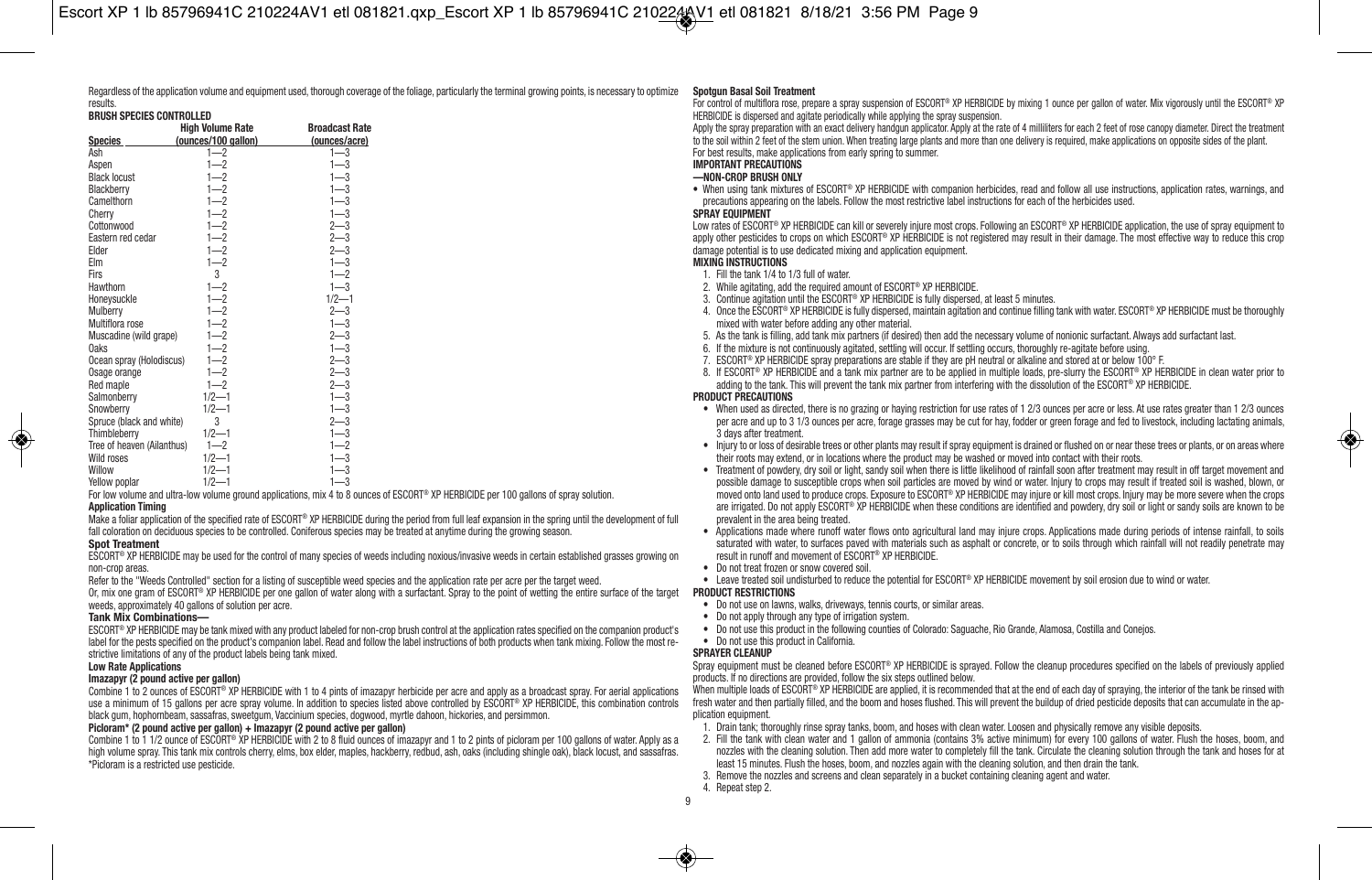Escort XP 1 lb 85796941C 210224AV1 etl 081821.qxp\_Escort XP 1 lb 85796941C 21022/4NV1 etl 081821 8/18/21 3:56 PM Page 10

- 5. Rinse the tank, boom, and hoses with clean water.
- 6. Dispose of the rinsate on a labeled site or at an approved waste disposal facility. If a commercial cleaner is used follow the commercial cleaner directions for rinsate disposal.

#### **Notes:**

- 1. Mixing chlorine bleach with ammonia can cause dangerous gases to form. Clean spray equipment outdoors.
- 2. Use steam cleaning or other commercial cleaners to facilitate the removal of any caked pesticide deposits.
- 3. When ESCORT® XP HERBICIDE is tank mixed with other pesticides, all cleanout procedures for each product must be examined and the most rigorous procedure must be followed.
- 4. In addition to this cleanout procedure, all pre-cleanout guidelines on subsequently applied products must be followed as per the individual product labels.

#### **SPRAY DRIFT MANAGEMENT**

#### Aerial Applications:

- Do not release spray at a height greater than 10 ft above the vegetative canopy, unless a greater application height is necessary for pilot safety.
- For applications prior to the emergence of crops and target weeds, applicators are required to use a Coarse or coarser droplet size (ASABE S572.1).
- For all other applications, applicators are required to use a Medium or coarser droplet size (ASABE S572.1).
- The boom length must not exceed 65% of the wingspan for airplanes or 75% of the rotor blade diameter for helicopters.
- Applicators must use ½ swath displacement upwind at the downwind edge of the field.
- Nozzles must be oriented so the spray is directed toward the back of the aircraft.
- Do not apply when wind speeds exceed 10 miles per hour at the application site.
- Do not apply during temperature inversions.

#### Ground Boom Applications:

- Apply with the nozzle height recommended by the manufacturer, but no more than 3 feet above the ground or target vegetation unless making an industrial turf, pasture and rangeland applications, in which case applicators may apply with a nozzle height no more than 4 feet above the crop or target vegetation.
- For applications prior to the emergence of crops and target weeds, applicators are required to use a Coarse or coarser droplet size (ASABE S572.1).
- For all other applications, applicators are required to use a Medium or coarser droplet size (ASABE S572.1).
- Do not apply when wind speeds exceed 10 miles per hour at the application site.
- Do not apply during temperature inversions.

#### Boom-less Ground Applications:

- Applicators are required to use a Medium or coarser droplet size (ASABE S572.1) for all applications.
- Do not apply when wind speeds exceed 10 miles per hour at the application site.
- Do not apply during temperature inversions.

#### **SPRAY DRIFT ADVISORIES**

#### Boom-less Ground Applications:

• Setting nozzles at the lowest effective height will help to reduce the potential for spray drift.

#### Handheld Technology Applications:

• Take precautions to minimize spray drift.

THE APPLICATOR IS RESPONSIBLE FOR AVOIDING OFF-SITE SPRAY DRIFT. BE AWARE OF NEARBY NON-TARGET SITES AND ENVIRONMENTAL CONDITIONS. **IMPORTANCE OF DROPLET SIZE**

An effective way to reduce spray drift is to apply large droplets. Use the largest droplets that provide target pest control. While applying larger droplets will reduce spray drift, the potential for drift will be greater if applications are made improperly or under unfavorable environmental conditions.

#### **Controlling Droplet Size – Ground Boom**

- Volume Increasing the spray volume so that larger droplets are produced will reduce spray drift. Use the highest practical spray volume for the application. If a greater spray volume is needed, consider using a nozzle with a higher flow rate.
- Pressure Use the lowest spray pressure recommended for the nozzle to produce the target spray volume and droplet size.
- Spray Nozzle Use a spray nozzle that is designed for the intended application. Consider using nozzles designed to reduce drift.

#### **Controlling Droplet Size – Aircraft**

 • Adjust Nozzles - Follow nozzle manufacturers recommendations for setting up nozzles. Generally, to reduce fine droplets, nozzles should be oriented parallel with the airflow in flight.

#### **BOOM HEIGHT – Ground Boom**

Use the lowest boom height that is compatible with the spray nozzles that will provide uniform coverage. For ground equipment, the boom should remain level with the crop and have minimal bounce.

#### **RELEASE HEIGHT - Aircraft**

Higher release heights increase the potential for spray drift. When applying aerially to crops, do not release spray at a height greater than 10 ft above the crop canopy, unless a greater application height is necessary for pilot safety.

#### **SHIELDED SPRAYERS**

Shielding the boom or individual nozzles can reduce spray drift. Consider using shielded sprayers. Verify that the shields are not interfering with the uniform deposition of the spray on the target area.

### **TEMPERATURE AND HUMIDITY**

When making applications in hot and dry conditions, use larger droplets to reduce effects of evaporation.

#### **TEMPERATURE INVERSIONS**

Drift potential is high during a temperature inversion. Temperature inversions are characterized by increasing temperature with altitude and are common on nights with limited cloud cover and light to no wind. The presence of an inversion can be indicated by ground fog or by the movement of smoke from a ground source or an aircraft smoke generator. Smoke that layers and moves laterally in a concentrated cloud (under low wind conditions) indicates an inversion, while smoke that moves upward and rapidly dissipates indicates good vertical air mixing. Avoid applications during temperature inversions.

#### **WIND**

Drift potential generally increases with wind speed. AVOID APPLICATIONS DURING GUSTY WIND CONDITIONS. Applicators need to be familiar with local wind patterns and terrain that could affect spray drift.

#### **AIR ASSISTED (AIR BLAST) FIELD CROP SPRAYERS**

Air assisted field crop sprayers carry droplets to the target via a downward directed air stream. Some may reduce the potential for drift, but if a sprayer is unsuitable for the application and/or set up improperly, high drift potential can result. It is the responsibility of the applicator to determine that a sprayer is suitable for the intended application, that it is configured properly, and that drift potential has been minimized.

Note: Air assisted field sprayers can affect product performance by affecting spray coverage and canopy penetration. Read the specific crop use and application equipment instructions to determine if an air assisted field crop sprayer can be used.

#### **SENSITIVE AREAS**

Making applications when there is a sustained wind moving away from adjacent sensitive areas (e.g., residential areas, bodies of water, known habitat for threatened or endangered species, non-target crops) is an effective way to minimize the effect of spray drift.

#### **DRIFT CONTROL ADDITIVES**

Using product compatible drift control additives can reduce drift potential. When a drift control additive is used, read and carefully observe cautionary statements and all other information on the additive's label. If using an additive that increases viscosity, ensure that the nozzles and other application equipment will function properly with a viscous spray solution. Preferred drift control additives have been certified by the Chemical Producers and Distributors Association (CPDA).

# **STORAGE AND DISPOSAL**

Do not contaminate water, food, or feed by storage and disposal.

**Pesticide Storage:** Store product in original container only. Store in a cool, dry place.

**Pesticide Disposal:** Waste resulting from the use of this product must be disposed of on site or at an approved waste disposal facility. **Container Handling:**

**Refer to the Net Contents section of this product's labeling for the applicable "Nonrefillable Container" or "Refillable Container" designation.**

**Nonrefillable Plastic and Metal Containers (Capacity Equal to or Less Than 50 Pounds):** Nonrefillable container. Do not reuse or refill this container. Triple rinse container (or equivalent) promptly after emptying. Triple rinse as follows: Empty the remaining contents into application equipment or a mix tank. Fill the container 1/4 full with water and recap. Shake for 10 seconds. Pour rinsate into application equipment or a mix tank or store rinsate for later use or disposal. Drain for 10 seconds after the flow begins to drip. Repeat this procedure two more times. Then, for Plastic Containers, offer for recycling if available or puncture and dispose of in a sanitary landfill, or by incineration. Do not burn, unless allowed by state and local ordinances. For Metal Containers, offer for recycling if available or reconditioning if appropriate, or puncture and dispose of in a sanitary landfill, or by other procedures approved by state and local authorities.

**Nonrefillable Plastic and Metal Containers (Capacity Greater Than 50 Pounds):** Nonrefillable container. Do not reuse or refill this container. Triple rinse container (or equivalent) promptly after emptying. Triple rinse as follows: Empty the remaining contents into application equipment or a mix tank. Fill the container 1/4 full with water. Replace and tighten closures. Tip container on its side and roll it back and forth, ensuring at least one complete revolution, for 30 seconds. Stand the container on its end and tip it back and forth several times. Turn the container over onto its other end and tip it back and forth several times. Empty the rinsate into application equipment or a mix tank or store rinsate for later use or disposal. Repeat this procedure two more times. Then, for Plastic Containers,

offer for recycling if available or puncture and dispose of in a sanitary landfill, or by incineration. Do not burn, unless allowed by state and local ordinances. For Metal Containers, offer for recycling if available or reconditioning if appropriate, or puncture and dispose of in a sanitary landfill, or by other procedures approved by state and local authorities.

**Nonrefillable Plastic and Metal Containers, e.g., Intermediate Bulk Containers [IBC] (Size or Shape Too Large to be Tipped, Rolled or Turned** Upside Down): Nonrefillable container. Do not reuse or refill this container. Clean container promptly after emptying the contents from this container into application equipment or mix tank and before final disposal using the following pressure rinsing procedure. Insert a lance fitted with a suitable tank cleaning nozzle into the container and ensure that the water spray thoroughly covers the top, bottom, and all sides inside the container. The nozzle manufacturer generally provides instructions for the appropriate spray pressure, spray duration and/or spray volume. If the manufacturer's instructions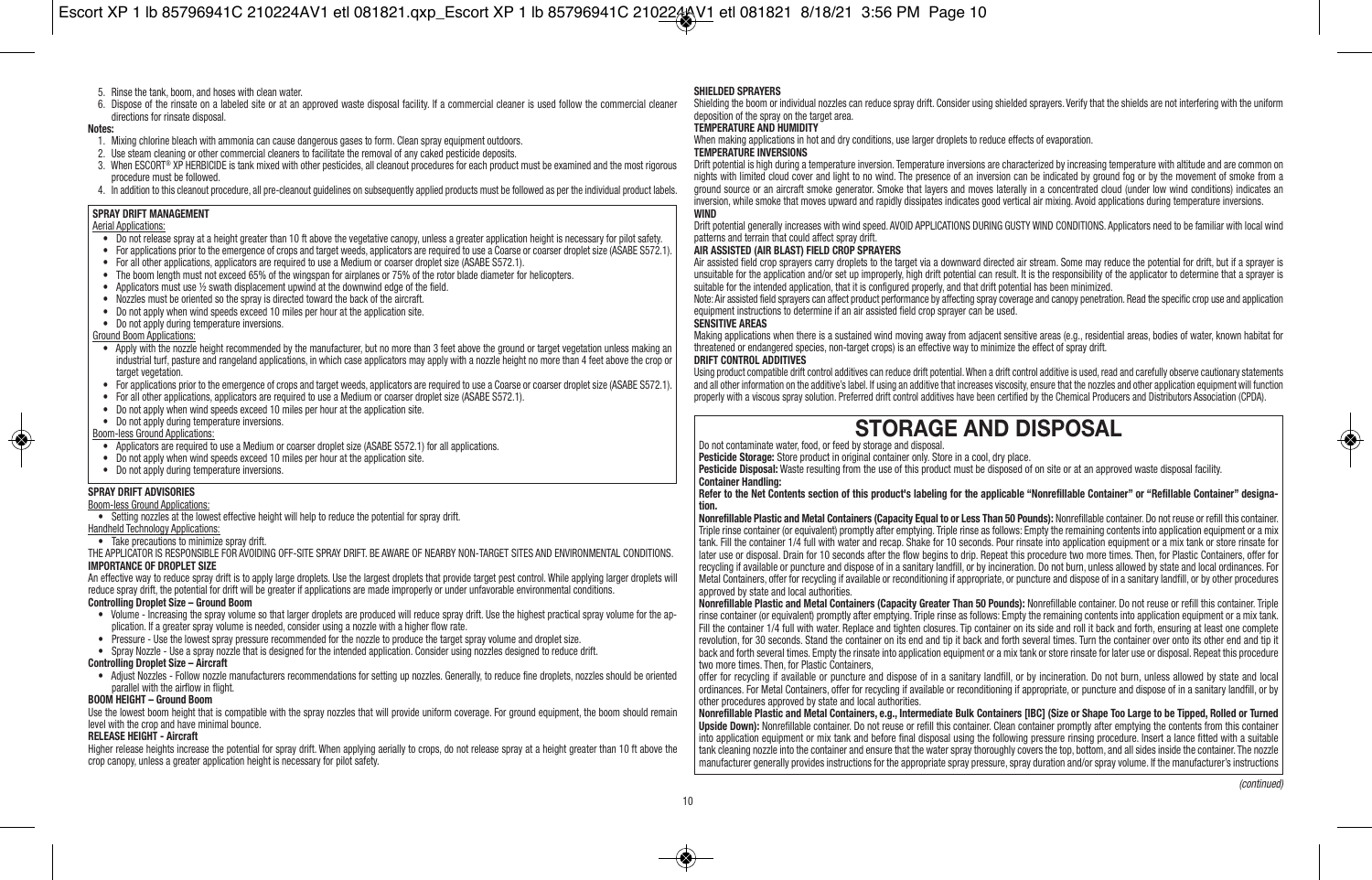# **STORAGE AND DISPOSAL** (continued)

are not available, pressure rinse the container for at least 60 seconds using a minimum pressure of 30 PSI with a minimum rinse volume of 10% of the container volume. Drain, pour or pump rinsate into application equipment or rinsate collection system. Repeat this pressure rinsing procedure two more times. Then, for Plastic Containers, offer for recycling if available or puncture and dispose of in a sanitary landfill, or by incineration. For Metal Containers, offer for recycling if available or reconditioning if appropriate, or puncture and dispose of in a sanitary landfill, or by other procedures approved by state and local authorities.

**Nonrefillable Paper or Plastic Bags, Fiber Sacks including Flexible Intermediate Bulk Containers (FIBC) or Fiber Drums With Liners:** Nonrefillable container. Do not reuse or refill this container. Completely empty paper or plastic bag, fiber sack or drum liner by shaking and tapping sides and bottom to loosen clinging particles. Empty residue into application or manufacturing equipment. Then offer for recycling if available or dispose of empty paper or plastic bag, fiber sack or fiber drum and liner in a sanitary landfill, or by incineration. Do not burn, unless allowed by state and local ordinances.

**Refillable Fiber Drums With Liners:** Refillable container (fiber drum only). Refilling Fiber Drum: Refill this fiber drum with ESCORT® XP HERBICIDE containing metsulfuron methyl only. Do not reuse this fiber drum for any other purpose. Cleaning before refilling is the responsibility of the refiller. Completely empty liner by shaking and tapping sides and bottom to loosen clinging particles. Empty residue into application or manufacturing equipment. Disposing of Fiber Drum and/or Liner: Do not reuse this fiber drum for any other purpose other than refilling (see preceding). Cleaning the container (liner and/or fiber drum) before final disposal is the responsibility of the person disposing of the container. Offer the liner for recycling if available or dispose of liner in a sanitary landfill, or by incineration. Do not burn, unless allowed by state and local ordinances. If drum is contaminated and cannot be reused, dispose of it in the manner required for its liner. To clean the fiber drum before final disposal, completely empty the fiber drum by shaking and tapping sides and bottom to loosen clinging particles. Empty residue into application or manufacturing equipment. Then offer the fiber drum for recycling if available or dispose of in a sanitary landfill, or by incineration. Do not burn, unless allowed by state and local ordinances.

**All Other Refillable Containers:** Refillable container. Refilling Container: Refill this container with ESCORT® XP HERBICIDE containing metsulfuron methyl only. Do not reuse this container for any other purpose. Cleaning before refilling is the responsibility of the refiller. Prior to refilling, inspect carefully for damage such as cracks, punctures, abrasions, worn out threads and closure devices. If damage is found, do not use the container, contact BAYER CROPSCIENCE LP at the number below for instructions. Check for leaks after refilling and before transporting. If leaks are found, do not reuse or transport container, contact BAYER CROPSCIENCE LP at the number below for instructions. Disposing of Container: Do not reuse this container for any other purpose other than refilling (see preceding). Cleaning the container before final disposal is the responsibility of the person disposing of the container. To clean the container before final disposal, use the following pressure rinsing procedure. Insert a lance fitted with a suitable tank cleaning nozzle into the container and ensure that the water spray thoroughly covers the top, bottom, and all sides inside the container. The nozzle manufacturer generally provides instructions for the appropriate spray pressure, spray duration and/or spray volume. If the manufacturer's instructions are not available, pressure rinse the container for at least 60 seconds using a minimum pressure of 30 PSI with a minimum rinse volume of 10% of the container volume. Drain, pour, or pump rinsate into application equipment or rinsate collection system. Repeat this pressure rinsing procedure two more times. Then, for Plastic Containers, offer for recycling if available or puncture and dispose of in a sanitary landfill, or by incineration. Do not burn, unless allowed by state and local ordinances. For Metal Containers, offer for recycling if available or reconditioning if appropriate, or puncture and dispose of in a sanitary landfill, or by other procedures approved by state and local authorities.

Outer Foil Pouches of Water Soluble Packets (WSP): Nonrefillable container. Do not reuse or refill this container. Offer for recycling if available or, dispose of the empty outer foil pouch in the trash as long as WSP is unbroken. If the outer pouch contacts the formulated product in any way, the pouch must be triple rinsed with clean water. Add the rinsate to the spray tank and dispose of the outer pouch as described previously.

Do not transport if this container is damaged or leaking. If the container is damaged, leaking or obsolete, or in the event of a major spill, fire or other emergency, contact BAYER CROPSCIENCE LP at 1-800-334-7577, day or night.

Bayer (reg'd), the Bayer Cross (reg'd), ESCORT<sup>®</sup> and Oust<sup>®</sup> are registered trademarks of Bayer. Velpar<sup>®</sup> is a registered trademark of Tessenderlo Kerley, Inc. used under license by Bayer. Embark is a registered trademark of PBI Gordon Corporation.

### **CONDITIONS OF SALE AND LIMITATIONS OF WARRANTY AND LIABILITY**

Read the entire Directions for Use, Conditions, Disclaimer of Warranties and Limitations of Liability before using this product. If terms are not acceptable, return the unopened product container at once.

By using this product, user or buyer accepts the following Conditions, Disclaimer of Warranties and Limitations of Liability.

**CONDITIONS:** The directions for use of this product are believed to be adequate and must be followed carefully. However, it is impossible to eliminate all risks associated with the use of this product. Ineffectiveness, plant injury, other property damage, as well as other unintended consequences may result because of factors beyond the control of Bayer CropScience LP. Those factors include, but are not limited to, weather conditions, presence of other materials or the manner of use or application. All such risks shall be assumed by the user or buyer.

**DISCLAIMER OF WARRANTIES:** TO THE EXTENT CONSISTENT WITH APPLICABLE LAW, BAYER CROPSCIENCE LP MAKES NO OTHER WARRANTIES, EXPRESS OR IMPLIED, OF MERCHANTABILITY OR OF FITNESS FOR A PARTICULAR PURPOSE OR OTHERWISE, THAT EXTEND BEYOND THE STATEMENTS MADE ON THIS LABEL. No agent of Bayer CropScience LP is authorized to make any warranties beyond those contained herein or to modify the warranties contained herein. TO THE EXTENT CONSISTENT WITH APPLICABLE LAW, BAYER CROPSCIENCE LP DISCLAIMS ANY LIABILITY WHATSOEVER FOR SPECIAL, INCIDENTAL OR CONSEQUENTIAL DAMAGES RESULTING FROM THE USE OR HANDLING OF THIS PRODUCT.

**LIMITATIONS OF LIABILITY:** TO THE EXTENT CONSISTENT WITH APPLICABLE LAW THE EXCLUSIVE REMEDY OF THE USER OR BUYER FOR ANY AND ALL LOSSES, INJURIES OR DAMAGES RESULTING FROM THE USE OR HANDLING OF THIS PRODUCT, WHETHER IN CONTRACT, WARRANTY, TORT, NEGLIGENCE, STRICT LIABILITY OR OTHERWISE, SHALL NOT EXCEED THE PURCHASE PRICE PAID, OR AT BAYER CROPSCIENCE LP'S ELECTION, THE REPLACEMENT OF PRODUCT.

For product information call: 1-800-331-2867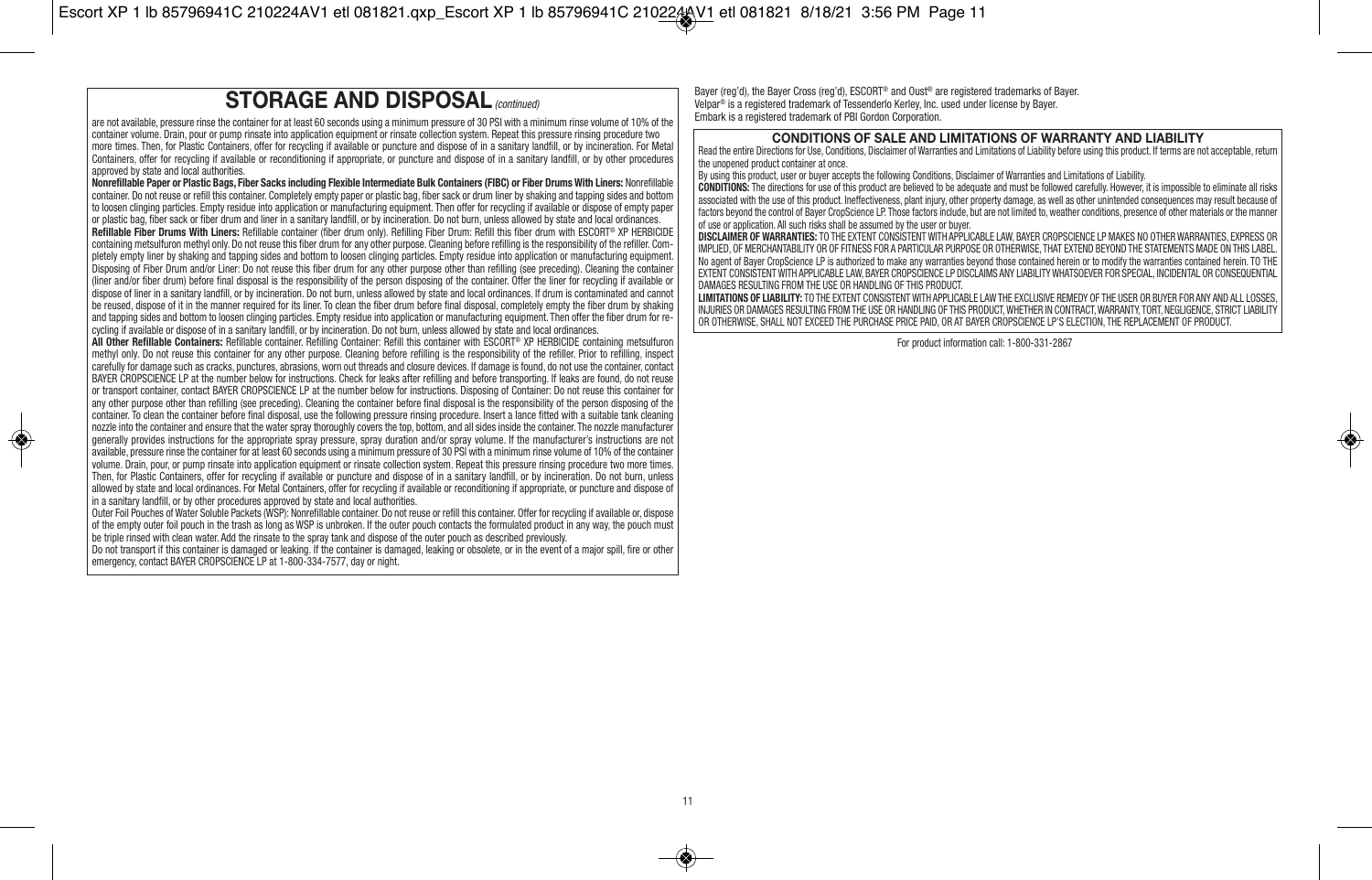Escort XP 1 lb 85796941C 210224AV1 etl 081821.qxp\_Escort XP 1 lb 85796941C 210224AV1 etl 081821 8/18/21 3:56 PM Page 12

 $\bigcirc$ 

◈

◈